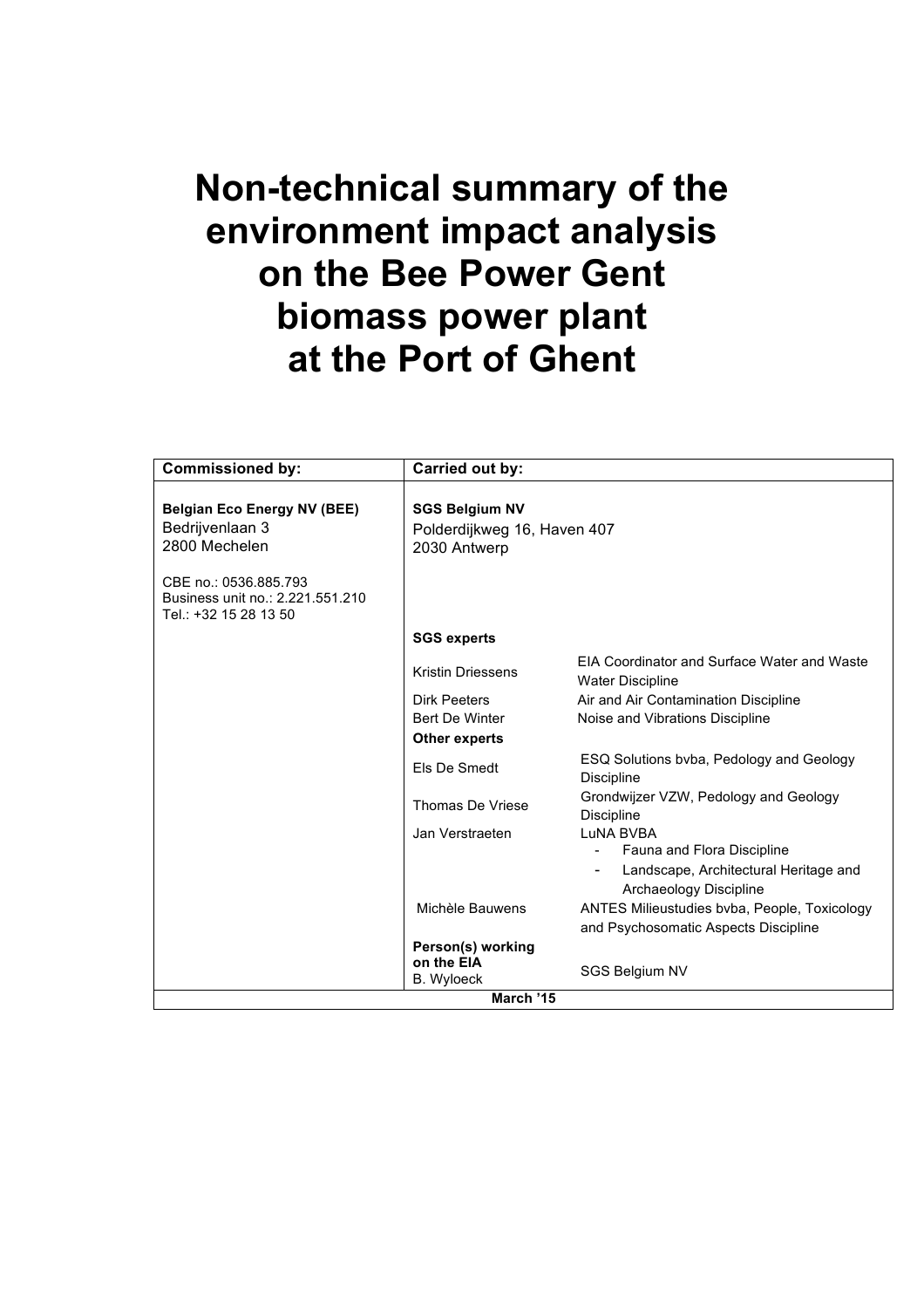

'This is the non-technical summary of an environment impact analysis, i.e. a brief summary of the full environment impact analysis intended for the public and interested parties. An environment impact analysis is a public document that examines the environmental impact of a planning process or project and any alternatives to it. The environment impact analysis does not decide whether or not the project is approved. This decision is taken by the body responsible for granting approval, taking the environment impact analysis into account.

The aim of the non-technical summary is to communicate the relevant information from the environment impact analysis on the project or plan to the public and interested parties, thus promoting public participation in the approval process. You must consult the full environment impact analysis for comprehensive technical information.'

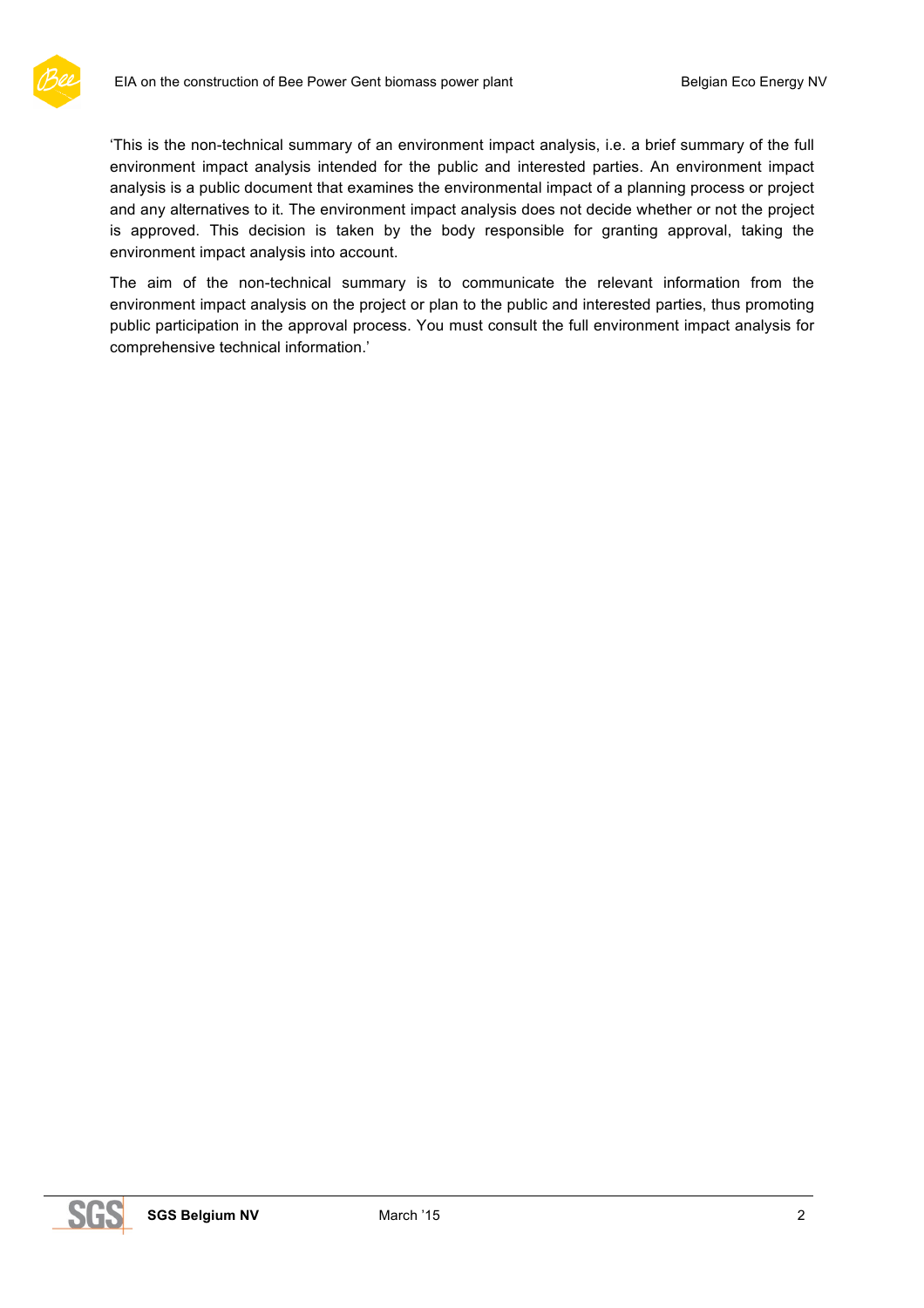

# **Table of contents**

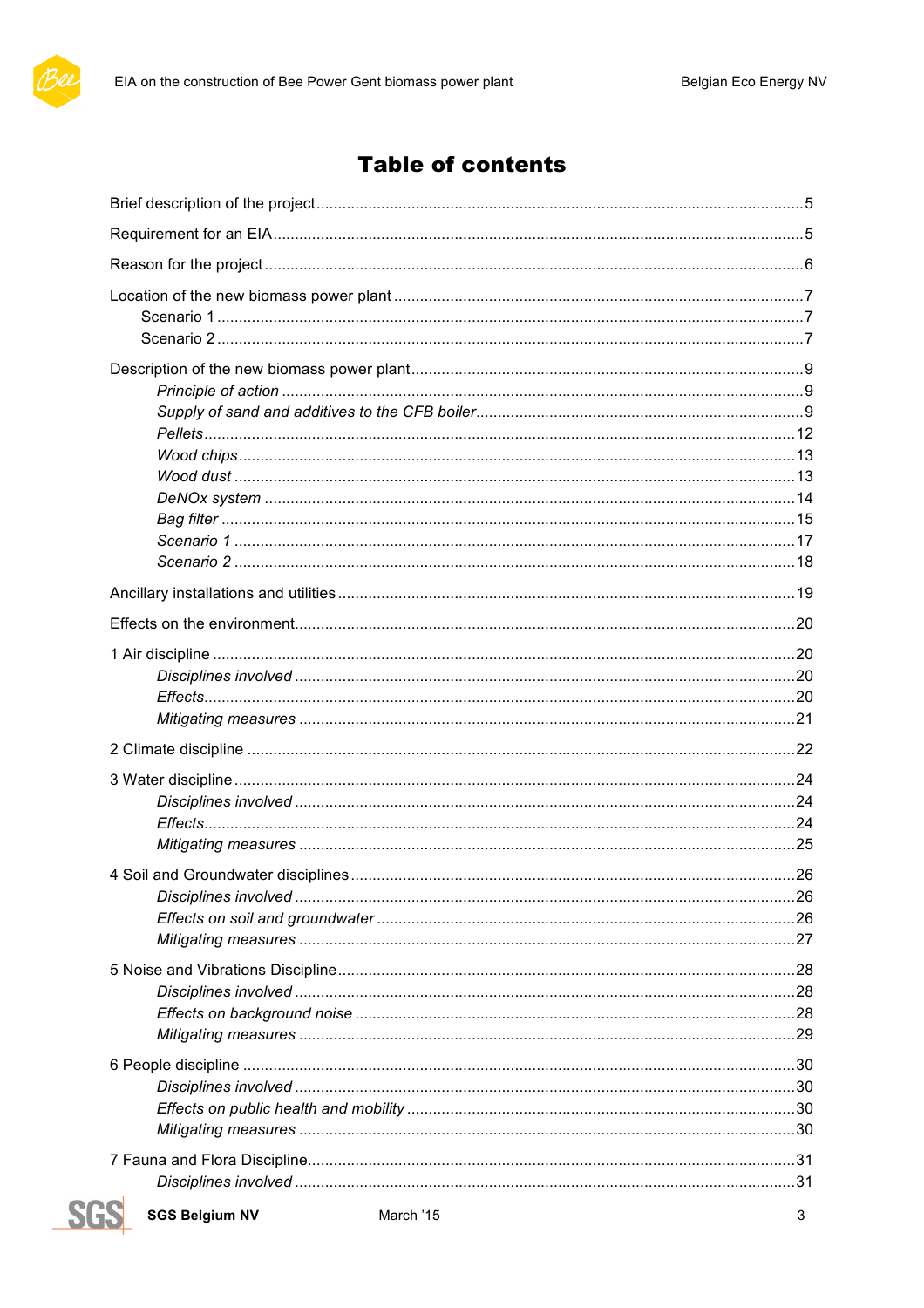

# **Tables**

| Table 2: Composition of the biomass (waste) streams on the basis of the basic ratio (average and |  |
|--------------------------------------------------------------------------------------------------|--|
|                                                                                                  |  |

# **Appendices**

| Appendix 2: Position of project areas and residential areas for scenarios 1 and 2 on the topographical map 37      |  |
|--------------------------------------------------------------------------------------------------------------------|--|
| Appendix 3: Position of project areas and residential areas for scenarios 1 and 2 on the Regional plan  37         |  |
|                                                                                                                    |  |
|                                                                                                                    |  |
| Appendix 6: Ground plan with situation of the installations for the location on the Electrabel Rodenhuize site  37 |  |

**SGS**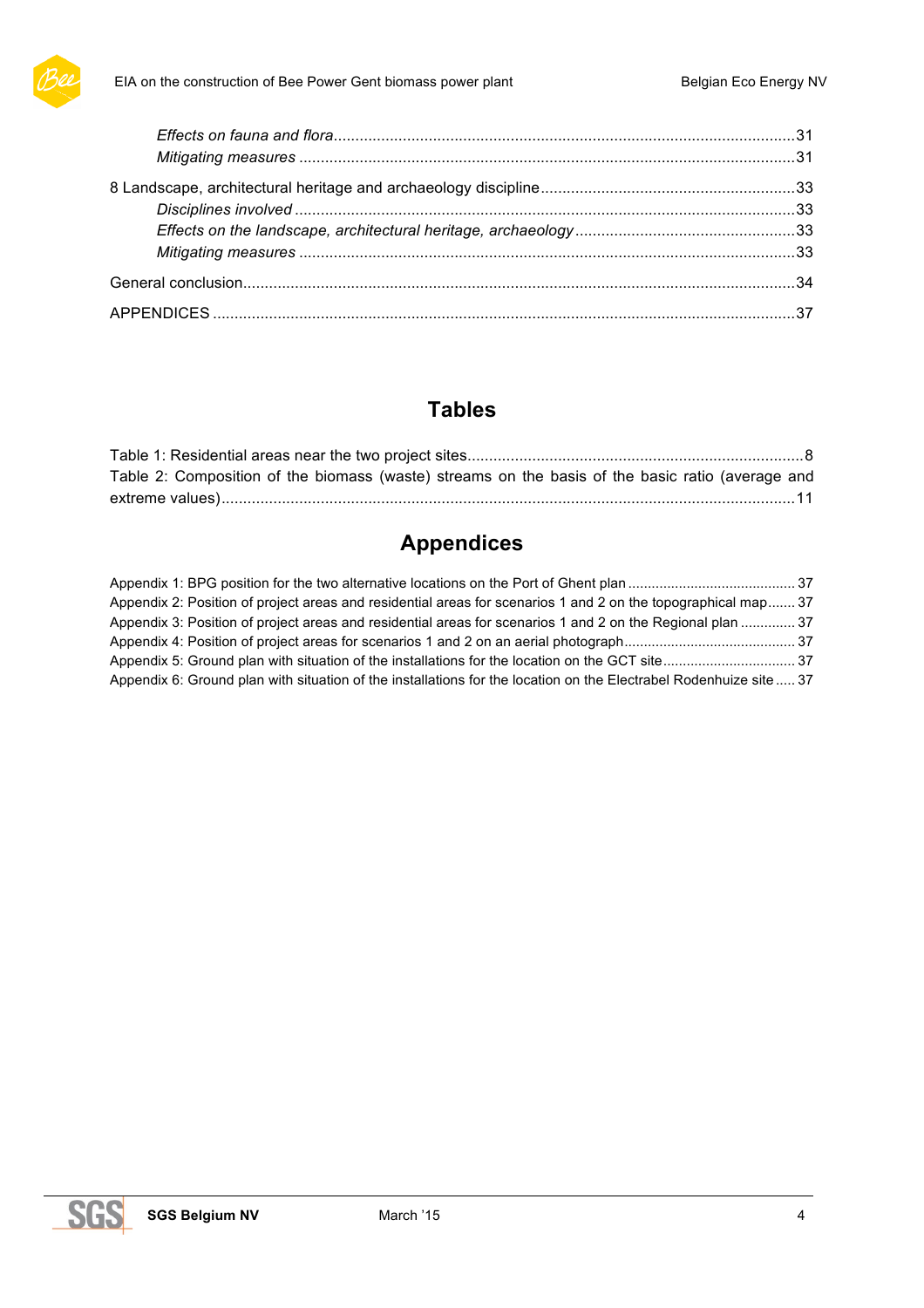

# **Brief description of the project**

Belgian Eco Energy intends to build a new power plant in the Ghent canal zone, with a thermal output of around 460-580 MWth and a corresponding electricity output of around 200-250 MWe. The gross yield of the plant will be  $\sim$  43% and the net yield  $\sim$  41%.

Two scenarios for the location of this new plant have been taken into consideration in the EIA: scenario 1, at the Ghent Coal Terminal (hereinafter referred to as GCT) site, and scenario 2, on land nearby belonging to Electrabel Rodenhuize.

The fuel used will be biomass (waste) in the form of pellets, chips and dust. The name of the plant will be the BEE Power Gent biomass plant (hereinafter referred to as BPG). The main equipment at the plant will be a boiler (of the Circulating Fluidised Bed Boiler (CFB) type), a steam turbine and generator installation and a flue gas cleaning installation. The biomass (waste) will be transported by ship and unloaded by Sea Invest in a large warehouse. The amount of fuel processed each year will be 800,000 to 1,200,000 tonnes<sup>1</sup>.

The cooling water to condense the steam in the water-cooled condenser will be drawn from the Ghent-Terneuzen canal. After use, this cooling water will be recooled by cooling cells with artificial draft (for scenario 1) or the existing cooling tower operated by Electrabel Rodenhuize for scenario 2.

The intention is for the plant to be capable of supplying hot water to a heating network that has yet to be designed. BPG will have a broader feasibility study on supplying hot water in the port area conducted with partners that have yet to be identified.

A laboratory will be set up on site to conduct analyses into the quality of the water cycle and the fuel supplied.

BPG wishes to obtain an environmental permit for this plant. This EIA will be part of the application for the permit. A building permit is also required for this project.

# **Requirement for an EIA**

The issue of which projects require an EIA is addressed in the Decree of 18 December 2002, which supplements the decree of 5 April 1995, which contains general environmental policy provisions and has a section on environmental and safety reports. In implementation of European Directive 97/11/EC (since replaced by Directive 2011/92/EU, published on 28 January 2012), this decree draws a distinction between projects for which an EIA is always required and projects where the obligation to have an EIA drawn up depends on thresholds or on decisions made in each individual case by the competent authority.

These two types of projects were described in a single implementing decision: the implementing decision specifying the categories of projects requiring an environment impact analysis, approved by the Flemish Government on 10 December 2004 (Belgian Gazette February 2005) and amended by the Decision of the Flemish Government of 15/07/2011 (Belgian Gazette 6/09/2011).

 $1$  Estimate based on 100% pellets (maximum moisture content 10%) = 800,000 tonnes a year and 100% wood chips (moisture content up to 40%) = 1,200,000 tonnes a year. The fuel will be a mix of both sources. See also section 2.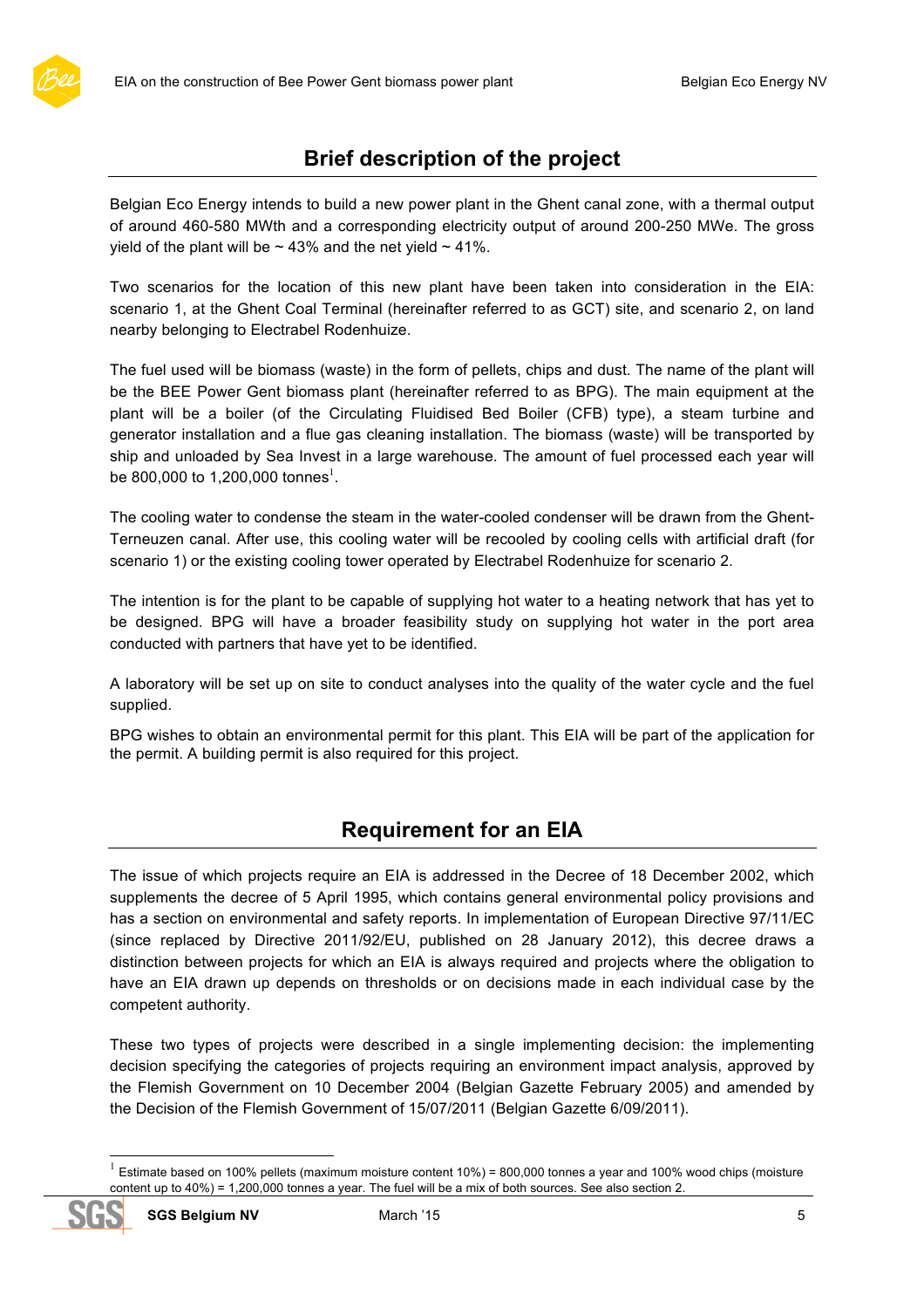

Appendices I & II of this Decision specify the categories of projects for which a project EIA is required, in accordance with art. 4.3.2.§2 and §3 of the decree. The proposed activities of BPG fall into the following category:

*Appendix I category 2 a): Thermal power plants and other incineration facilities with a heat output of at least 300 megawatts.*

The proposed power plant has a heat output of 460-580 MWth.

# **Reason for the project**

The new BPG power plant is being constructed for the following reasons:

- It will help Belgium achieve the 20/20/20 renewable energy production targets imposed by Europe in the most cost-effective way.
- The chosen size of the plant has been dictated by the potential benefits of scale in terms of investment and the electricity yield that can be achieved as a result. The gross electricity yield of the new biomass plant will be 43% (net  $n: \sim 41\%$ ), higher than biomass incineration in a grate incinerator (around 28%) or biomass fermentation (around 27%). In addition, this plant should be able to meet the current strict requirements for dust and  $NO<sub>x</sub>$  emissions efficiently.
- Its strategic location in the port should allow the required quantities of biomass to be delivered in the best way from both an environmental and an economic point of view.
- The location in an industrial area should minimise the impact on the environment, and the impact on people and nature should be very small. The existing location already has most of the infrastructure needed to unload and store biomass. Consequently, little additional investment should be required, which will have a positive impact on the necessary support via green electricity certificates.
- The location next to, and connection to, an existing under-used Elia station means that there is no need for new high-voltage cables to connect the power station to the electricity grid.
- Unlike other green power production units which use wind and sun, the plant will be able to support the Elia high-voltage grid for frequency regulation and reserve capacity.
- The plant is designed to be capable of being converted in the future to be able to supply hot water for heating. The plant will be able to supply this hot water to new or existing industrial and private users, with the option of connecting them to the existing heating grid that EDF is operating in Ghent. A cost-benefit analysis still has to be conducted on this.
- The new BPG power plant is also intended to help make Belgium more self-sufficient in production capacity. Belgium is no longer able to generate enough electricity to meet its own needs at present. The import of electricity from abroad is increasing. No (large) new power plants are being built at the moment, despite the various permits that have been awarded to CCGT plants (powered by natural gas).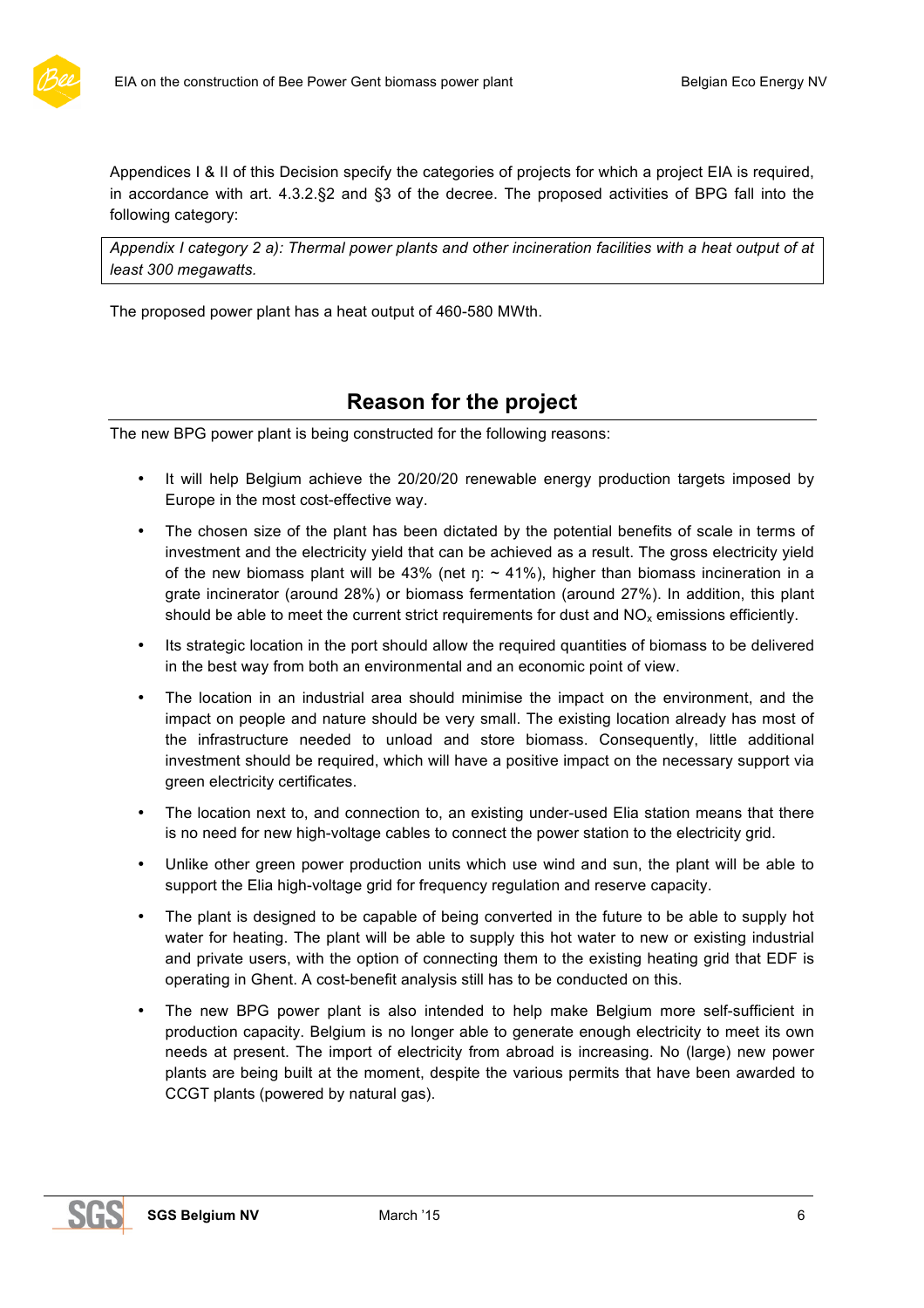# **Location of the new biomass power plant**

BPG plans to build a new power plant on the right bank of the Ghent-Terneuzen canal, about 9 kilometres north of Ghent.

# **Scenario 1**

The proposed site is on land owned by the Port of Ghent and given into concession to GCT, and occupies a total area of approximately 5 ha. The boundaries of the proposed site, immediately adjacent to the GCT land, are:

- to the west: the Ghent-Terneuzen canal with a BP Belgium plant (lubricating oils blending facility) on the other side;
- to the north and north-east: the Electrabel Rodenhuize company;
- to the east: the R4 road and behind it the Gates company (storage of miscellaneous cargo in warehouses);
- to the south: the VLS Group Gent company (storage of chemical and petrochemical products)

Summary of land registry plots for GCT:

| <b>Province</b>        | <b>Municipality</b> | <b>Department</b> | <b>Section</b> | <b>Plot number</b>                                         | <b>Size</b> |
|------------------------|---------------------|-------------------|----------------|------------------------------------------------------------|-------------|
| East Flanders<br>Ghent |                     | 12                | A              | 970d-g-h-k-l-p-r-s-t<br>790 b/2-c/2-d/2-e/2<br>798 a/2-d/2 | Ca 65 ha    |
| East Flanders          | Ghent               | 13                | R              | 803 b/2-c/2<br>1146 h-k-l-m                                |             |
|                        |                     |                   |                | 1155 $c$                                                   |             |

# **Scenario 2**

The proposed site in scenario 2 is located on nearby land belonging to Electrabel Rodenhuize in an industrial area, occupying a total surface area of ca. 90 ha on the right bank of the Ghent-Terneuzen canal, about 10 kilometres north of Ghent and 7 kilometres south of Zelzate. The land is listed in the regional plan as suitable for polluting industries.

Summary of land registry plots for EBL Rodenhuize:

| province      | municipality | department | section | plot number    | <b>Size</b><br>(ha)                  |
|---------------|--------------|------------|---------|----------------|--------------------------------------|
| East Flanders | Ghent        | 13<br>13   |         | 1121W<br>1121N | 42 ha 94 a 41 ca<br>00 ha 00 a 64 ca |
|               |              | 13         |         | 1131E2         | 00 ha 65 a 80 ca                     |
| Total         |              |            |         |                | 43 ha 60 a 85 ca                     |

The location of both sites is clarified in the figures below:

- Appendix 1: BPG position for the two alternative locations on the Port of Ghent plan
- Appendix 2: Position of project areas and residential areas for scenarios 1 and 2 on the topographical map

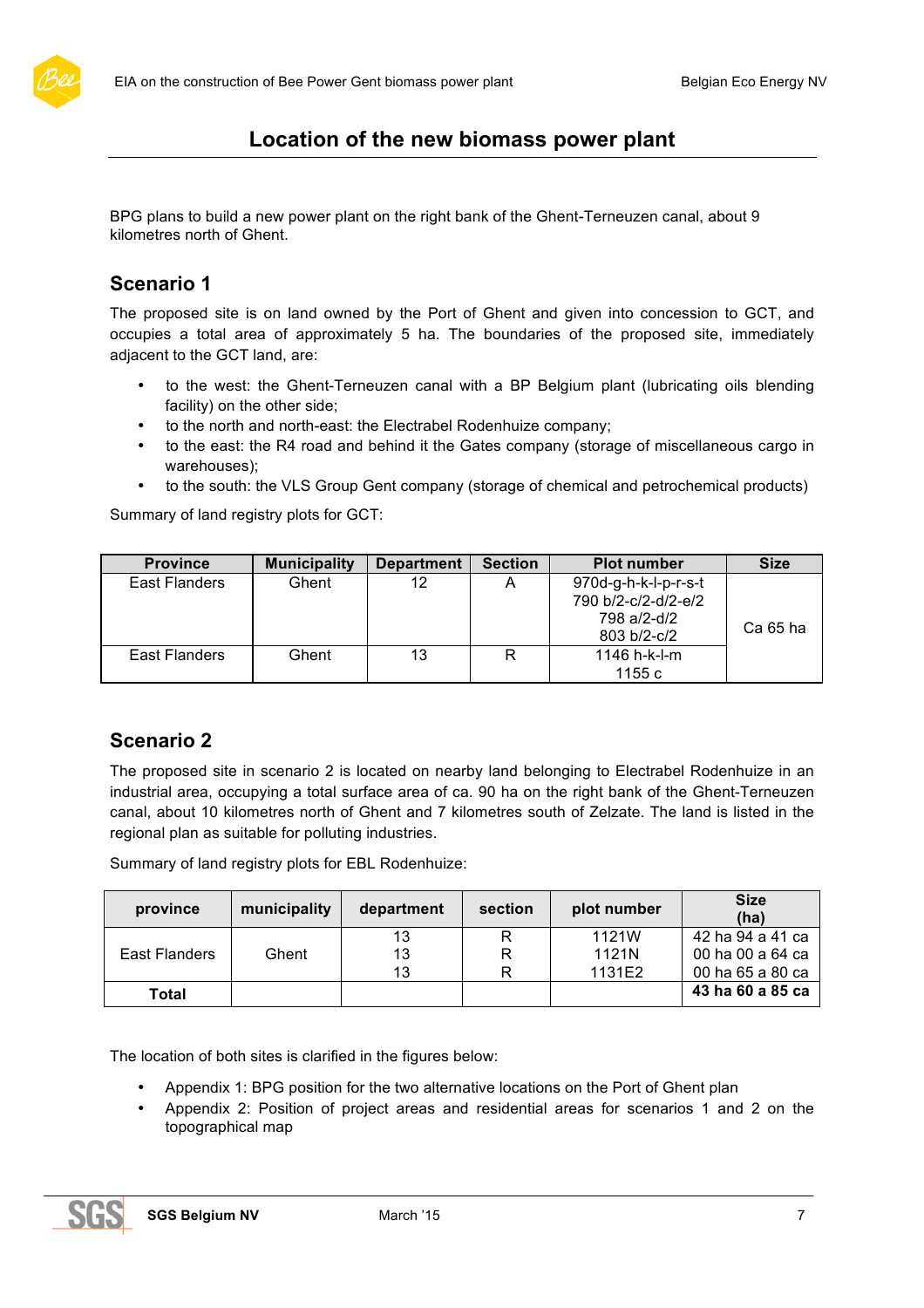

- Appendix 3: Position of project areas and residential areas for scenarios 1 and 2 on the Regional plan
- Appendix 4: Position of project areas for scenarios 1 and 2 on an aerial photograph

The location of the proposed sites is indicated on the extract from the "Ghent and canal zone" regional plan as fully enclosed in an area shown as intended for use by port- and water-related businesses (coloured purple, with the letter 'Z' printed on top).

The premises of the proposed sites are in the port area as defined in the "Demarcation of the Ghent Port Area - Establishment of the R4-East and R4-West" regional spatial implementation plan which was finalised on 15 July 2005. This plan indicates the boundaries within which the Flemish Government wants the Port of Ghent to develop. It also defines 10 sub-areas within the port area with particular indications of use and rules of establishment. These are new areas for industry, agriculture and nature. Finally, this spatial implementation plan establishes the R4-East and the R4-West as primary roads. The proposed site for the BPG is not in one of these sub-areas, which means that the intended use specification in the regional plan for port- and water-related businesses continues to apply.

According to the Flemish Structural Spatial Plan (FSSP), the land where the plant is to be set up is located in an "Area for Economic Activities". Due to the high significance of the Port of Ghent to the economic structure of Flanders, the area is described in the binding section of the plan as "Port". This means that for this area future development and spatial and functional integration and the acquisition of port-related activities are guaranteed.

The most important residential areas around the proposed sites are shown in Table 1 below.

|                   | Scenario 1 (GCT) | Scenario 2 (Electrabel) |
|-------------------|------------------|-------------------------|
| <b>Desteldonk</b> | ca. 0.9 km (SE)  | ca. 1.4 km (SE)         |
| Oostakker         | ca. 2.9 km (S)   | ca. 3.5 km (S)          |
| Doornzele         | ca. 1.5 km (N)   | ca. 0.8 km (W)          |
| Wippelgem         | ca. 3.2 km (NW)  | ca. 3.5 km (W)          |
| <b>Mendonk</b>    | ca. 3.7 km (NE)  | ca. 3.3 km (NE)         |
| St.-Kruis-Winkel  | ca. 4.4 km (NE)  | ca. 3.7 km (NE)         |
| Kerkbrugge        | ca. 2.5 km (W)   | ca. 3 km (SW)           |
| Rieme             | ca. 5.5 km (N)   | ca. 4.8 km (N)          |

Table 1: Residential areas near the two project sites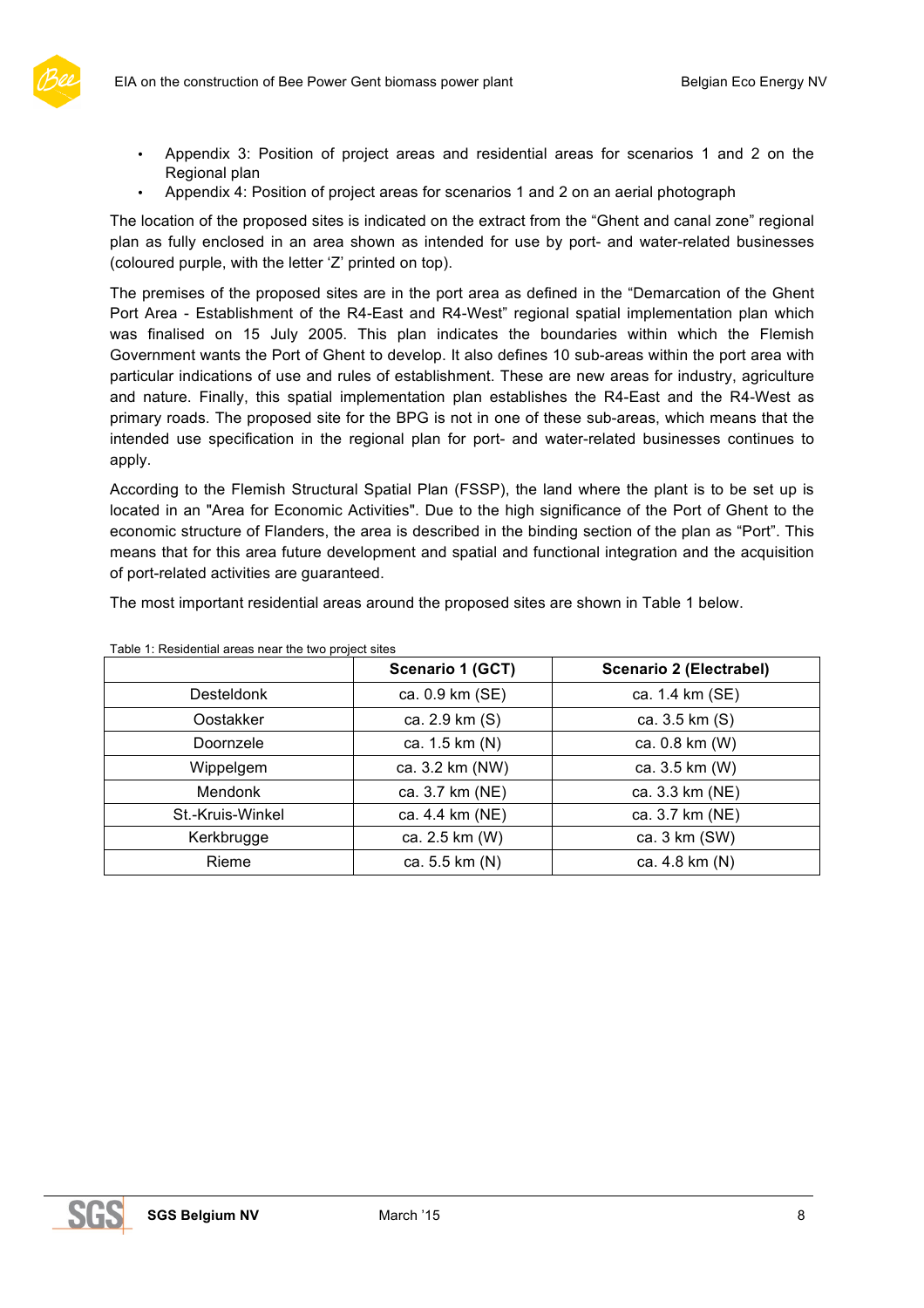

# **Description of the new biomass power plant**

The location of the installations and buildings described in the sections below are indicated in:

- Appendix 9: Ground plan with situation of the installations for the location on the GCT site
- Appendix 10: Ground plan with situation of the installations for the location on the Electrabel Rodenhuize site

# **1. Circulating fluidised bed boiler - CFB**

The biomass power plant which BPG wishes to build consists of a boiler (circulating fluidised bed boiler, hereinafter referred to as CFB) powered by biomass (waste), a steam turbine and generator installation with a maximum electricity output of 200-250 MWe. The gross yield of the plant will be  $\sim$ 43% and the net yield  $\sim$  41%. The plant's facilities can be subdivided into primary installations and secondary installations.

#### *Principle of action*

As no concrete information about the definitive design is yet available, the principle of action of the CFB boiler is described in general terms below.

Fuel is taken by the transport system to the boiler silos, from where it is taken to the furnace. In the furnace, the fuel's intrinsic energy is converted into thermal energy by incineration. A stream of hot air is blown upwards into the furnace, passing through a hot layer of sand so that the sand is disturbed. The air passes through the sand so quickly that the sand behaves like a fluid. The biomass (waste) is injected in the sand bed of the furnace. The turbulence causes the fuel to come into close contact with the sand, allowing for good heat transfer. The fuel ignites when it comes into contact with the sand. Incineration takes place as the sand, the air flow and the biomass (waste) move from the bottom of the furnace to the top.

After incineration the flue gases (with fly ash) are passed over a cyclone, which captures the sand and large ash particles and takes them back down to the bottom of the furnace. The flue gases are sent to the heat exchangers to produce steam. The steam produced is transferred to the steam turbine, while the flue gases are taken to the flue gas cleaning system.

Ignition burners are used to start up the plant. In scenario 1 (GCT site) these are powered by diesel, while in scenario 2 (Electrabel Rodenhuize) they are powered by natural gas.

The incineration system has built-in emission control systems.

The installation will also be designed to be able to supply hot water to a heating grid that has yet to be set up.

### *Supply of sand and additives to the CFB boiler*

Some sand losses will occur during the process, and therefore it will be necessary for it to be topped up. Sand particles that are too small will be removed via the fly ash system and end up in the ash silos. The consumed sand is taken away with the fly ash and is included in these quantities.

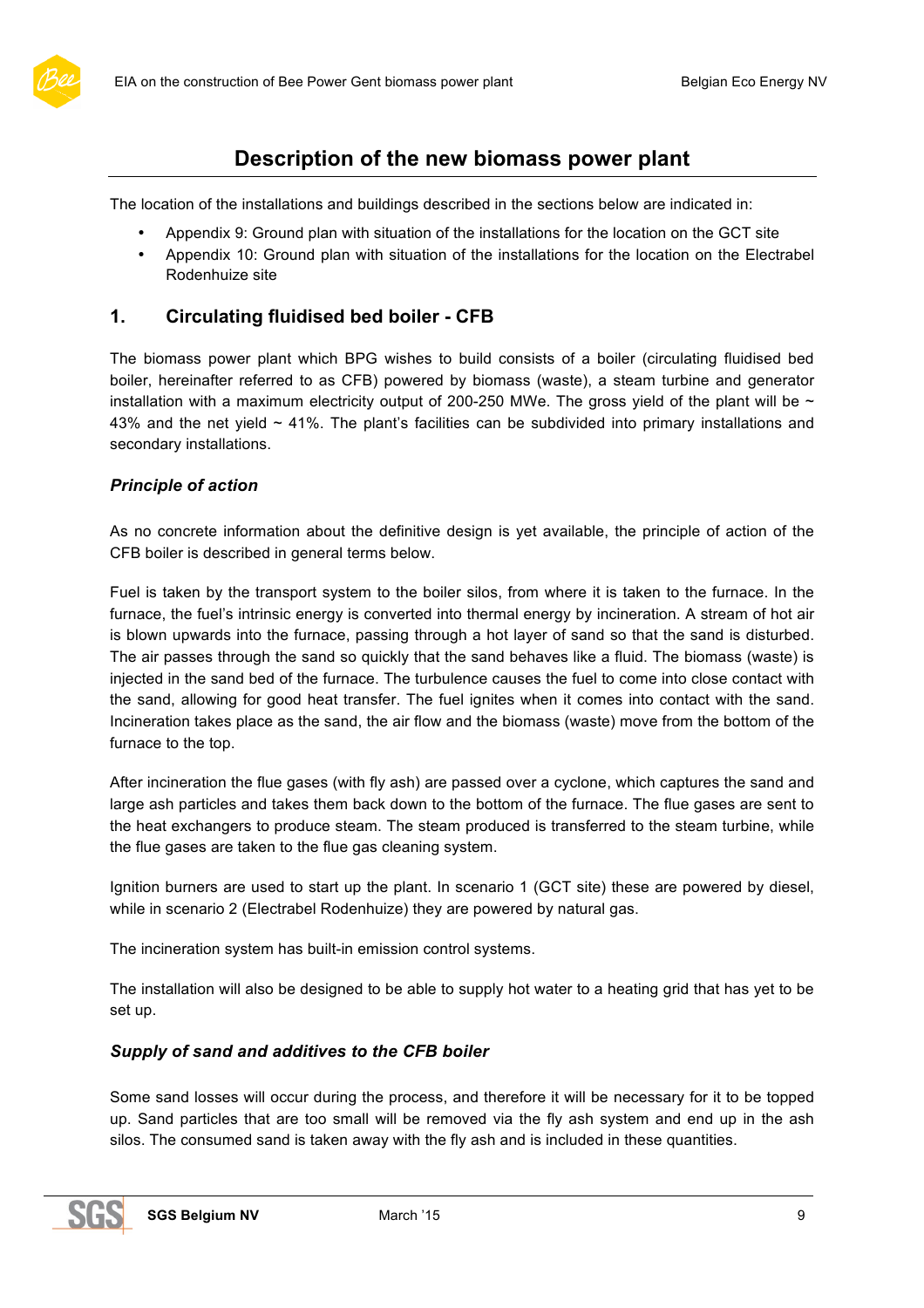

Additional supplies of sand will be provided via a lorry that fills the sand silo. The silo will have a storage capacity of 150  $m<sup>3</sup>$  (225 tonnes). Approximately 19,000 tonnes of sand to replace consumed sand will be needed each year. The average freight load will be around 25 tonnes. This means approximately 760 lorry loads a year will be brought to the site.

Ammonia will be injected into the flue gas stream during selective non-catalytic reduction, and this will reduce the NOx into nitrogen and water. It is estimated that the plant will need 360 tonnes of ammonia a year, equivalent to about 14 lorry-loads being brought to the site. The ammonia will be transported through a pipe from the storage tanks. Scenario 1 provides for the ammonia to be stored in a new surface storage tank with a capacity of 60 m<sup>3</sup>, while in scenario 2 the existing storage tanks (2 x 110  $m<sup>3</sup>$ ) at the Rodenhuize Electrabel site will be used.

Kaolin and elemental sulphur may also be added. This will require storage capacity for 100 tonnes (40  $\text{m}^3$ ). These substances will be stored in silos in the boiler house.

# **2. The fuels**

The following types of biomass (waste) may be used:

- biomass fuel
- untreated wood waste
- uncontaminated treated wood waste
- agriculture and forestry plant residues
- food industry residues
- fibrous residues
- biogas (if from an external source)

The biomass (waste) used will be a combination of pellets (brought from a considerable distance), chips and wood dust for biomass (waste) (brought from nearby). They are unloaded and stored at GCT premises and then taken to the BPG power plant. No crushing or other preliminary treatment takes place.

Examples of the types of biomass streams that may be used are:

- woody, grassy and/or fast-growing plants;
- biomass of agricultural origin, such as sunflower husks, oilcake and peanut husks;
- wood streams that are not industrial raw materials in Flanders. Current legislation specifies that only streams not suitable for material recycling can be incinerated.

Table 2: Composition of the biomass (waste) streams on the basis of the basic ratio (average and extreme values) shows the average and extreme composition of the intended fuel mix (50% wood chips, 20% wood pellets, 20% agro pellets and 10% wood dust).

Uncontaminated treated wood waste will comply with the composition requirements of articles 5.2.3 bis. and 4.8 of Vlarem 2 [Flemish Regulation on Environmental Permits]. BPG will make arrangements with the supplier of the wood dust being brought in to ensure that these composition requirements continue to be met.

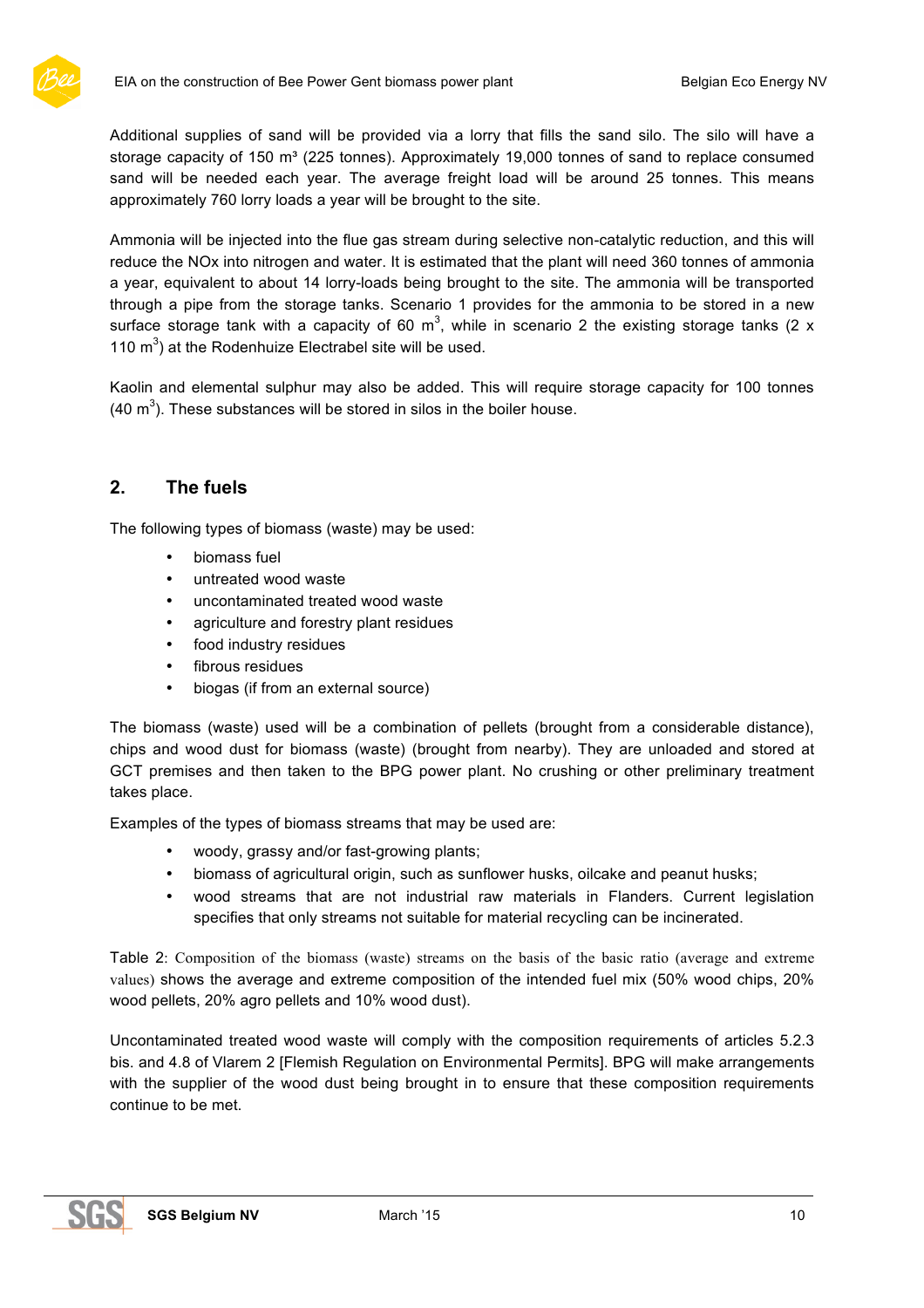

Table 2: Composition of the biomass (waste) streams on the basis of the basic ratio (average and extreme values)

|                     |               | Mix Design BPG |                |
|---------------------|---------------|----------------|----------------|
|                     |               | average        | extreme        |
| Analysis            |               |                |                |
|                     | MJ/kg as      |                |                |
| <b>LHV</b>          | received      | 15             | 12             |
| Moisture content    | % as received | 12             | 27             |
| Ash content         | % on dry      | $\overline{2}$ | $\overline{7}$ |
| Volatile components | % on dry      | 78             | 84             |
| Melting temperature | $^{\circ}C$   | not relevant   |                |
| Elemental analysis  |               |                |                |
| carbon              | % on dry      | 47             | 48             |
| hydrogen            | % on dry      | 6              | 6              |
| nitrogen            | % on dry      | 1              | 1              |
| sulphur             | % on dry      | 0.1            | 0.12           |
| fluorine            | mg/kg DM      | 13             | 21             |
| chlorine            | mg/kg DM      | 895            | 1830           |
| phosphorous         | mg/kg DM      | 516            | 1064           |
| Heavy metals        |               |                |                |
| As                  | mg/kg DM      | 1.09           | 1.84           |
| $Cd + TI$           | mg/kg DM      | 1.1            | 1.72           |
| Cr                  | mg/kg DM      | 19.2           | 45.3           |
| Cu                  | mg/kg DM      | 8.94           | 24.54          |
| Hg                  | mg/kg DM      | 0.06           | 0.13           |
| Pb                  | mg/kg DM      | 10.11          | 36.14          |
| Zn                  | mg/kg DM      | 48.4           | 187            |

As it will not be possible to obtain enough biomass (waste) for the plant from within Belgium, most of the material will have to be transported from abroad. In addition to a limited amount of uncontaminated treated wood waste, one of the main sources of biomass (waste) for the planned power plant will be woody, grassy and/or fast-growing plants imported on large ocean-going vessels mainly from the Atlantic basin, Western Africa and Northern and Southern Europe. Another important source will be biomass (waste) of agricultural origin, such as sunflower seed husks, olive cake and peanut husks brought in on smaller ocean-going vessels, mainly from the Mediterranean and Eastern Europe.

The sustainability of the biomass (waste) used will be a major priority. A verification system (involving external auditors) will be used to demonstrate sustainability. This system will comply with the current European and Flemish sustainability criteria that apply to solid biomass (waste). At the moment, the SGS Verification scheme, developed in conjunction with Laborelec, can be used for this purpose. BPG will eventually use the sustainability criteria system currently being developed in the context of the Sustainable Biomass Partnership (previously known as "Initiative Wood Pellet Buyers" (IWPB)).

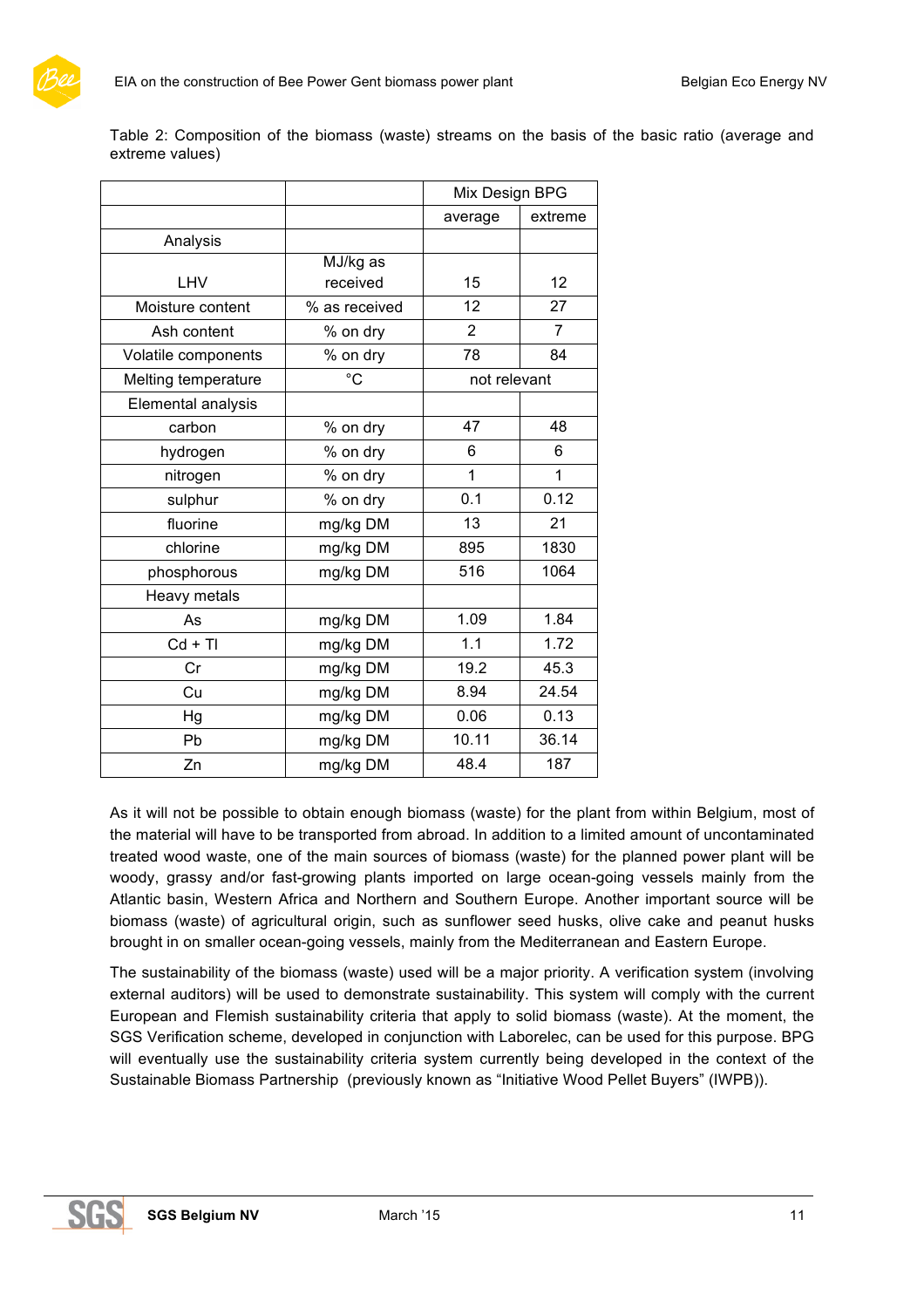# **3. Transport and storage of the biomass (waste)**

The pellets and wood chips will be brought in by ship via the Ghent-Terneuzen canal. Wood dust will be transported by lorry. BPG will for the most part use GCT's existing installations for unloading pellets and wood chips from (ocean-going) vessels. A new hopper will be acquired only for unloading wood chips.

The incineration system is designed to incinerate predefined fuel mixtures. In order to obtain the right mixtures, the pellets and chips will be transported from the storage site on covered conveyor belts to mixing silos at the BPG site: one 5,000  $m<sup>3</sup>$  silo for the wood pellets and one 2,500  $m<sup>3</sup>$  silo for the agro pellets. Depending on the desired fuel mix, the biomass (waste) will be taken from each silo and transported by conveyor belt to the two 350 m<sup>3</sup> boiler silos (enough for five hours operation) that are part of the incineration system (CFB boiler).

The wood chips are stored in a covered storage facility on the BPG site that has a capacity of 15,000  $\text{m}^3$  (or two 5,000  $\text{m}^3$  silos). The wood dust is drawn by suction straight from the 5,000  $\text{m}^3$  silo located alongside the boiler and injected into the boiler.

The procedure for unloading and transporting the pellets and wood chips (as far as the mixing silos) and the wood dust is described below.

Depending on the type of fuel mix used, the amount of material that will need to be brought in is estimated at 800,000 (100% pellets) to 1,200,000 (100% wood chips) tonnes a year. It is estimated that 100,000 to 130,000 tonnes of wood dust a year will need to be brought in.

The location of the transport systems to the plant for both alternative sites is shown on the ground plans for both alternative sites, in Appendix 5 and Appendix 6.

### *Pellets*

Ships are unloaded by cranes that can move on rails alongside the quay of the Ghent-Terneuzen canal.

The grab is used to unload the cargo into the hopper, and the cargo is then taken to the existing wood and agricultural pellet warehouse via a system of conveyor belts. A stacker is used to pass the pellets into the warehouse through an opening in its side. The total area of the storage warehouse is ca. 32,000 m² and its total capacity is ca. 100.000 tonnes.

Material is taken from the warehouse to the power plant by a reclaimer that rakes the pellets loose and places them on a conveyor belt. This covered conveyor belt runs straight to the plant's mixing silos.

GCT also has two silos with a capacity of  $6,700$  m<sup>3</sup> which are used for reserve storage. These silos are filled via a removable roof. The pellets can be fed into the supply circuit via doors with wheel loaders leading from the silos through a separate hopper.

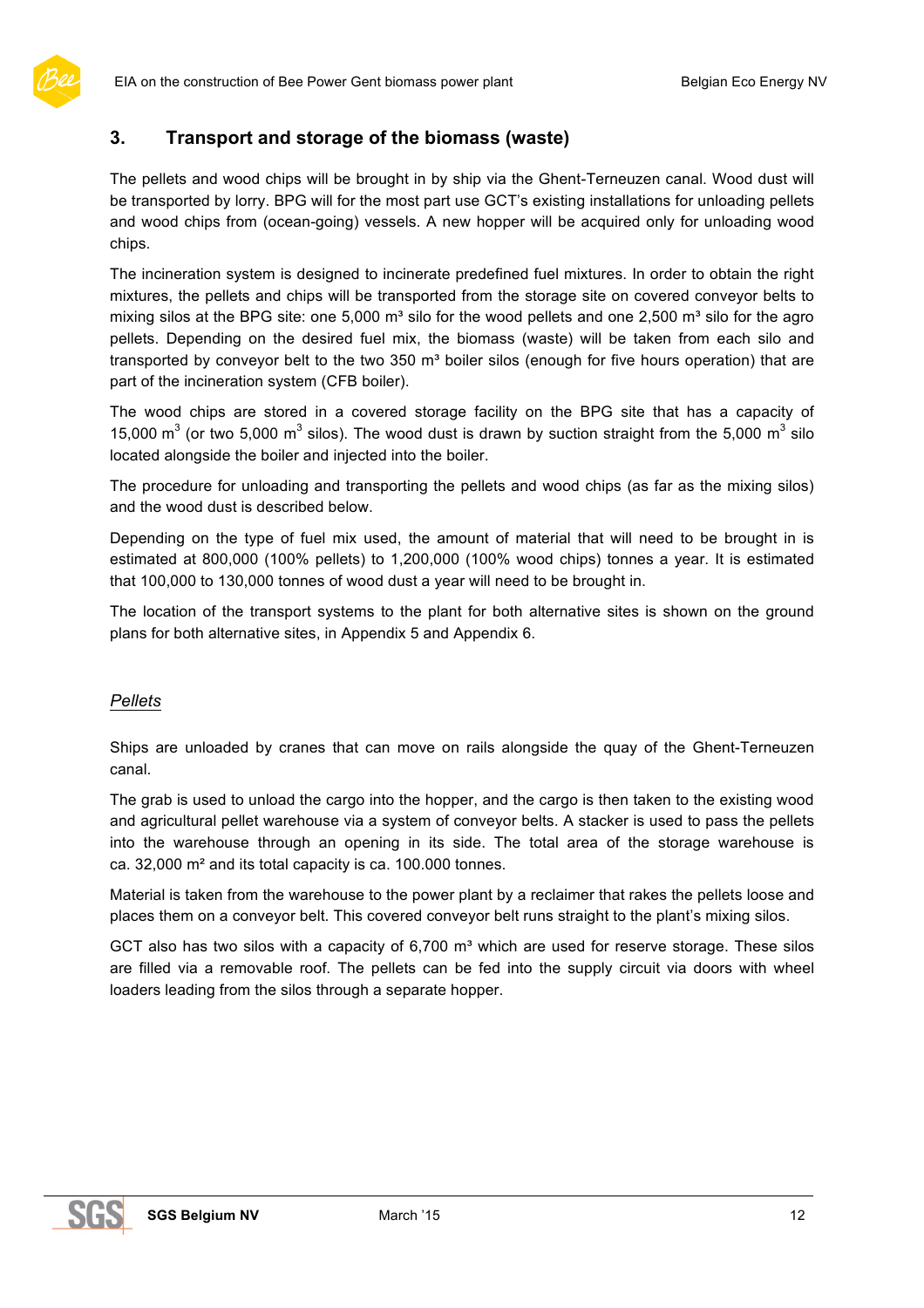

#### *Wood chips*

Wood chips are unloaded by the same crane, but a new hopper will need to be obtained. This is necessary because the 'flow behaviour' of the chips is different; they do not flow from the hopper as easily as pellets.

The cargo is taken to the rear part of the site via the same conveyor belt system. Once there, they are stored in the open air. The same stacker is used as for the pellets, but when it is being used to unload wood chips it is adjusted so that the cargo is stored outdoors rather than in the warehouse. This is because wood chips can be stored outside.

The total area available for storing chips is ca. 10,850 m². The silos mentioned earlier can also be used to store wood chips.

The chips are taken to the power plant by being loaded by an automatic loader onto a covered conveyor belt system that is connected to the same supply circuit as the pellets.

#### *Wood dust*

Wood dust will be brought in by a lorry that fills the wood dust silo without creating dust. The storage capacity of the silo is  $5,000 \text{ m}^3$  and it is located next to the boiler. It is estimated that around 100,000 to 130,000 tonnes of wood dust will be needed each year. The average freight load will be around 25 tonnes. This means approximately 4,000 to 5,200 lorry loads a year will be brought to the site.

# **4. Steam turbine (water/steam cycle)**

The steam turbine consists of three sections:

- High-pressure section
- Medium-pressure section
- Low-pressure section

The fuel is incinerated in the combustion chamber. The heat generated by incineration is emitted via radiation to the steam/water mixture in the condenser, and by convection to the convection bundles located in the convection section.

The topping-up water for the water/steam cycle is sent to the feedwater storage after water treatment has taken place. Here it is first heated, which causes venting. The vented water is pumped over to the CFB boiler where it is heated and converted to steam. The high pressure and temperature are then transferred to the high-pressure part of the steam turbine. This steam is then returned to the boiler for reheating. This reheated steam is then sent to the medium-pressure part of the steam turbine and then to the low-pressure part of the turbine. Thermal energy is converted into mechanical energy during these transfers to the various sections of the steam turbine.

At the end of the low-pressure section the steam leaves the turbine and goes to the condenser. Here the remaining steam is cooled by the cooling water system. This process converts the steam into condensate, which is led back to the feedwater tank where the cycle begins again.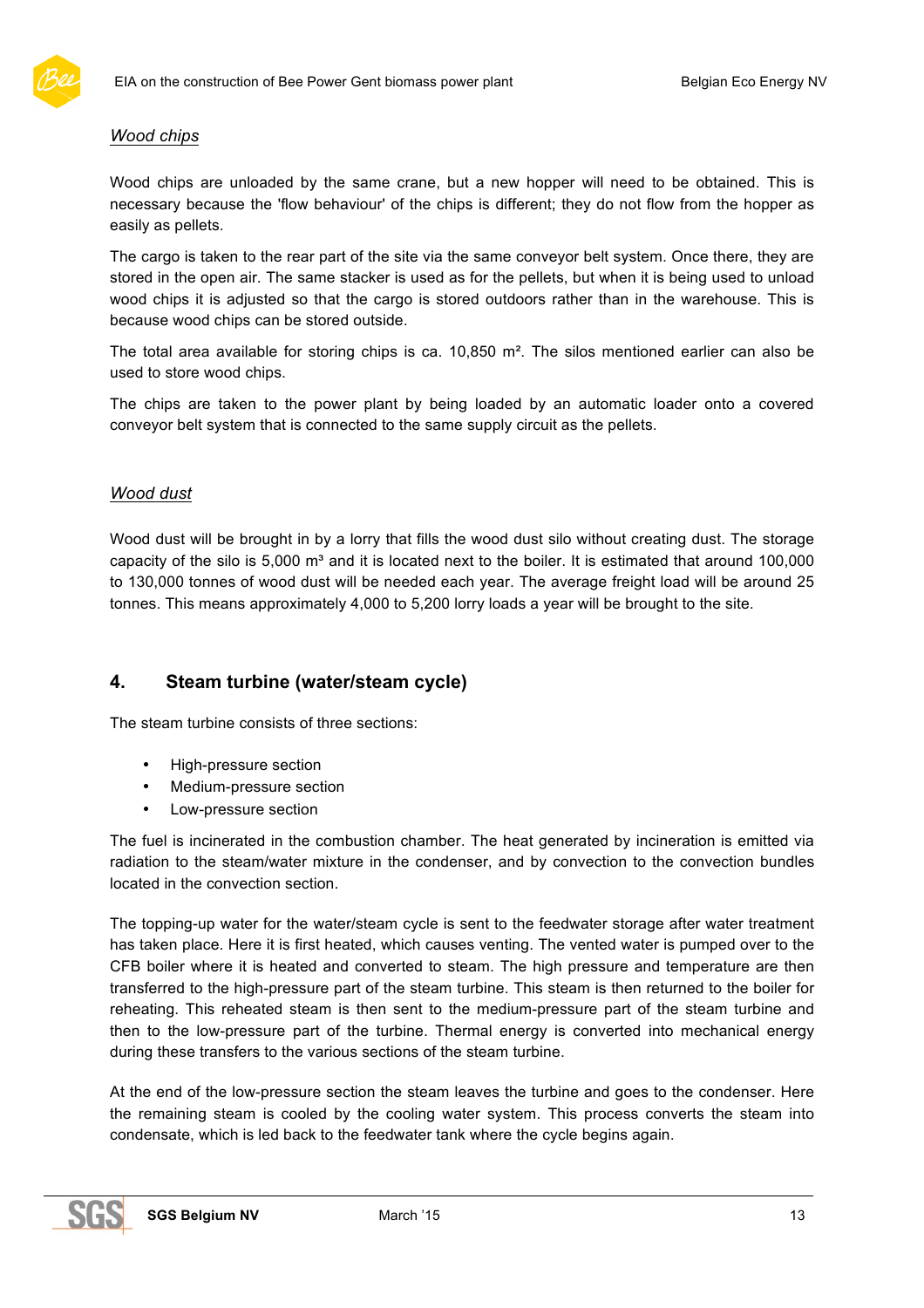

The water/steam cycle is in theory a closed cycle. Leaks may lead to a small loss of steam, which is made up for by demineralised water.

# **5. Alternator with transformer**

The mechanical energy of the steam turbine is converted into electrical energy in the alternator. A three-phase synchronous turbo generator will be used. The electrical energy produced in the alternator is sent to the transformer where its voltage is increased and it is injected into the highvoltage grid.

# **6. Flue gas cleaning**

The flue gases undergo further cleaning after the sand and large ash particles have been separated out in the two cyclones. The flue gas cleaning system uses a bag filter to remove medium-sized and small ash particles so that the emission limits for dust are met. Particular attention is paid here to managing the emission of fine dust.

The flue gas cleaning system further reduces levels of nitrogen oxides  $(NO_x)$  via selective non-catalytic reduction (SNCR) and selective catalytic reduction (SCR).

As the sulphur content of biomass (waste) is very low, there is no sulphur removal installation for flue gas. Sodium bicarbonate can be injected just before the bag filter or limestone is placed in the boiler to help meet the compulsory emission limits.

#### *DeNOx system*

An SNCR system, either alone or linked with an SCR DeNOx system (selective (non) catalytic reduction), will be set up to reduce  $NO<sub>x</sub>$  emissions from the proposed biomass power plant.

Selective non-catalytic reduction involves injecting ammonia into the flue gas stream, which reduces the  $NO<sub>x</sub>$  into nitrogen and water. The chemical reactions in selective catalytic reduction are the same, but can take place at a much lower temperature range because of the use of a catalyst.

The denitrification process that takes place in the  $DeNO<sub>x</sub>$  system occurs thanks to the following chemical reactions:

- between ammonia and nitrogen oxide:  $4 NO + 4 NH_3 + O_2 \rightarrow 4 N_2 + 6 H_2O$
- between ammonia and nitrogen dioxide:  $2 \text{ NO}_2 + 4 \text{ NH}_3 + \text{ O}_2 \rightarrow 3 \text{ N}_2 + 6 \text{ H}_2\text{O}$ .

Thus, the nitrogen oxides are converted by ammonia into nitrogen and water.

The ammonia for the power plant is added by injection just before the entrance to the cyclones (SNCR) and before or after the bag filter with the SCR. The SCR process can be used for efficient NO<sub>x</sub> reduction at the lower flue gas temperatures which exist downstream of the boiler after the gases have been cooled. The reaction takes place on a catalyst. The present generation of catalysts use TiO2 as the carrier and tungsten or vanadium dioxide as the active components. The catalysts are placed in the reactor house in several layers. Soot-blowers are used to clean the catalyst layers.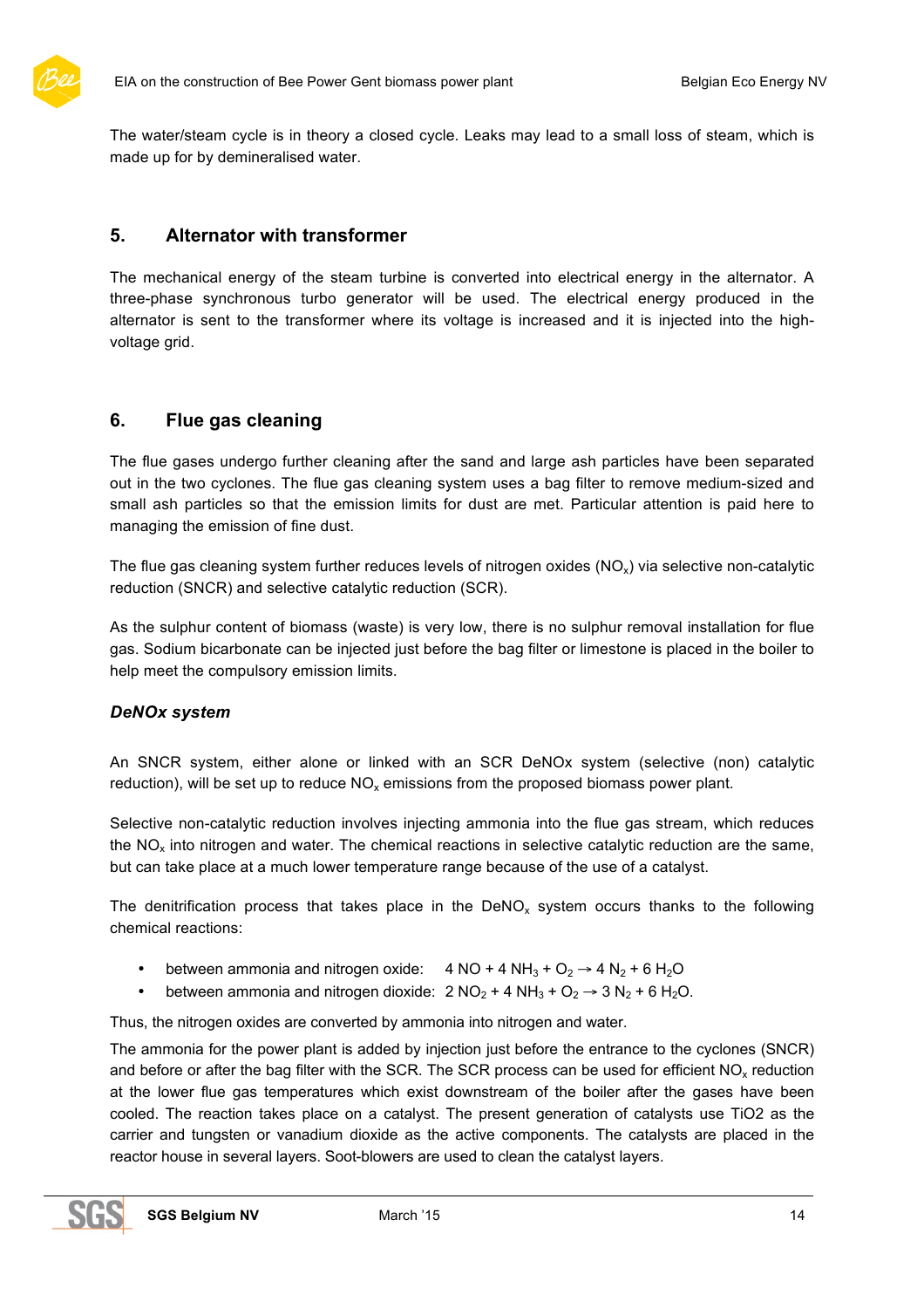

The ammonia will be transported through a pipe from the storage tanks. Scenario 1 provides for the ammonia to be stored in a new surface storage tank with a capacity of 60 m<sup>3</sup>, while in scenario 2 the existing storage tanks  $(2 \times 110 \text{ m}^3)$  at the Rodenhuize Electrabel site will be used.

### *Bag filter*

A bag filter will be installed to reduce dust emissions from the proposed biomass plant. The design and type of installation for the plant is not yet known. A general description of the operation and cleaning mechanism(s) is given below.

### *Principle of action*

A bag filter system consists in principle of a housing containing a filter medium (the bag). This bag divides the housing of the filter into a "dirty" part and a "clean" part.

The dirty part, where the dust-laden flue gases enter, is generally in the lower or middle section of the housing. The flue gases which enter do not usually flow straight to the filters but pass through one or more dividing plates. The aim of this is to achieve better distribution among the bags so that they are more evenly exposed. This process also causes the flue gases to lose a large proportion of their kinetic energy, leading to pre-separation due to gravity.

The flue gases contaminated with dust pass through the bag filter, where dust particles are removed. The dust is regularly removed from the filter and collected in a hopper placed below the filter system. The principle of action is shown schematically in Figure 1.

Figure 1: principle of action of the bag filter

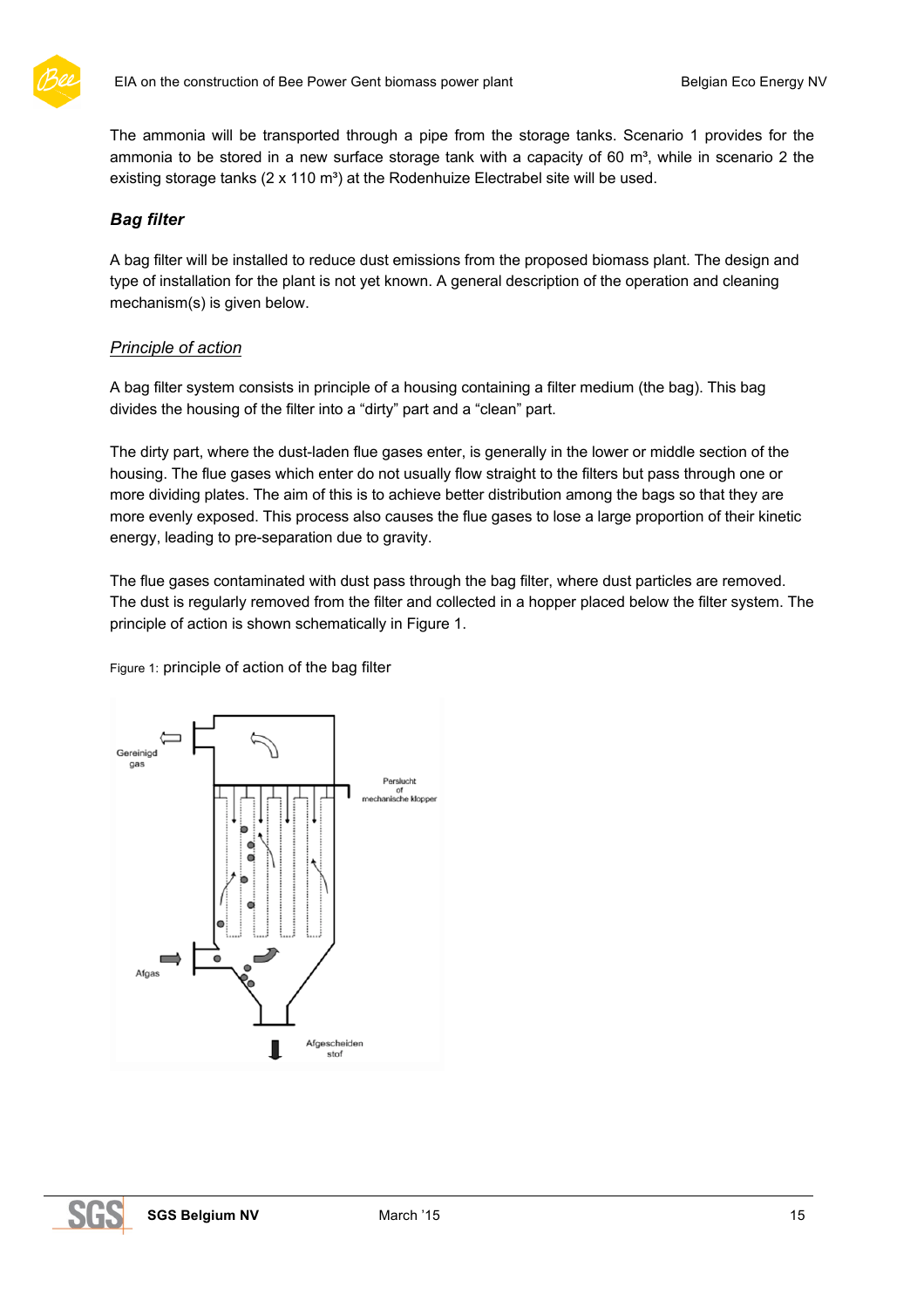#### *Cleaning mechanism*

The dust that accumulates in and on the filter during the filtering process needs to be removed from time to time. The most widely used systems are:

- **•** agitation mechanism;
- **•** blow-back system (reversing the direction of flow);
- compressed air;
- a combination of various systems.
- ultrasonic cleaning

Beater cleaning (via an agitation mechanism) is the oldest method. It involves agitating the filter bag back and forth. This method is rarely used nowadays partly because it exposes the filter bag to considerable mechanical stress. The only exceptions are very small installations that do not operate continuously.

In backflow cleaning the filter is divided into a number of compartments. The outlet of each compartment can be sealed off from the rest of the bag filter, and then a fan blows purge air through the filter material in the opposite direction. This purge air is taken from the clean flue gas channel. It flows through the bag from outside to inside, and the dust is trapped in the filter bag. This cleaning process exposes the filter material to relatively low mechanical strain because the pressure at which air is blown back is low.

In compressed air cleaning, a brief burst of compressed air lasting for 0.05 to 0.3 seconds is applied to the filter bag, causing the filter material to swell suddenly. This causes the layer of dust on the outside of the bag to fracture and fall down into the hopper. In high-pressure compressed air cleaning (4 to 8 bar), the compressed air flows through a venturi, and in well-designed systems it carries a considerable amount of surplus secondary air with it. This secondary air is vital to good cleaning. No venturi is used in low-pressure cleaning (1 to 2 bar).

Compressed air cleaning can be carried out while the plant is operating or while it is idle. These options are referred to as "on-line" and "off-line" cleaning respectively. In off-line cleaning, one compartment of the filter is sealed off and then cleaned. This makes it easier for fly ash particles to descend as they are not impeded by the dirty gas.

The benefit of off-line cleaning is that no valves are needed to seal off a compartment, and that the entire filter surface is used to filter flue gas.

Cleaning can be controlled by a time switch or a pressure difference regulator. The drawback of having a set time is that if little dust is present the filter is cleaned more often than necessary. Using a pressure different regulator overcomes this drawback.

# **7. Waste and residual streams**

Waste and residues are generated during the incineration process as a result of the operation of the plant and ancillary installations, such as residues of maintenance activities, used catalyst and filter material, waste water sludge, etc.

Incineration process residues consist of the incineration ashes (bottom ash and fly ash), the bed material and any additives such as kaolin.

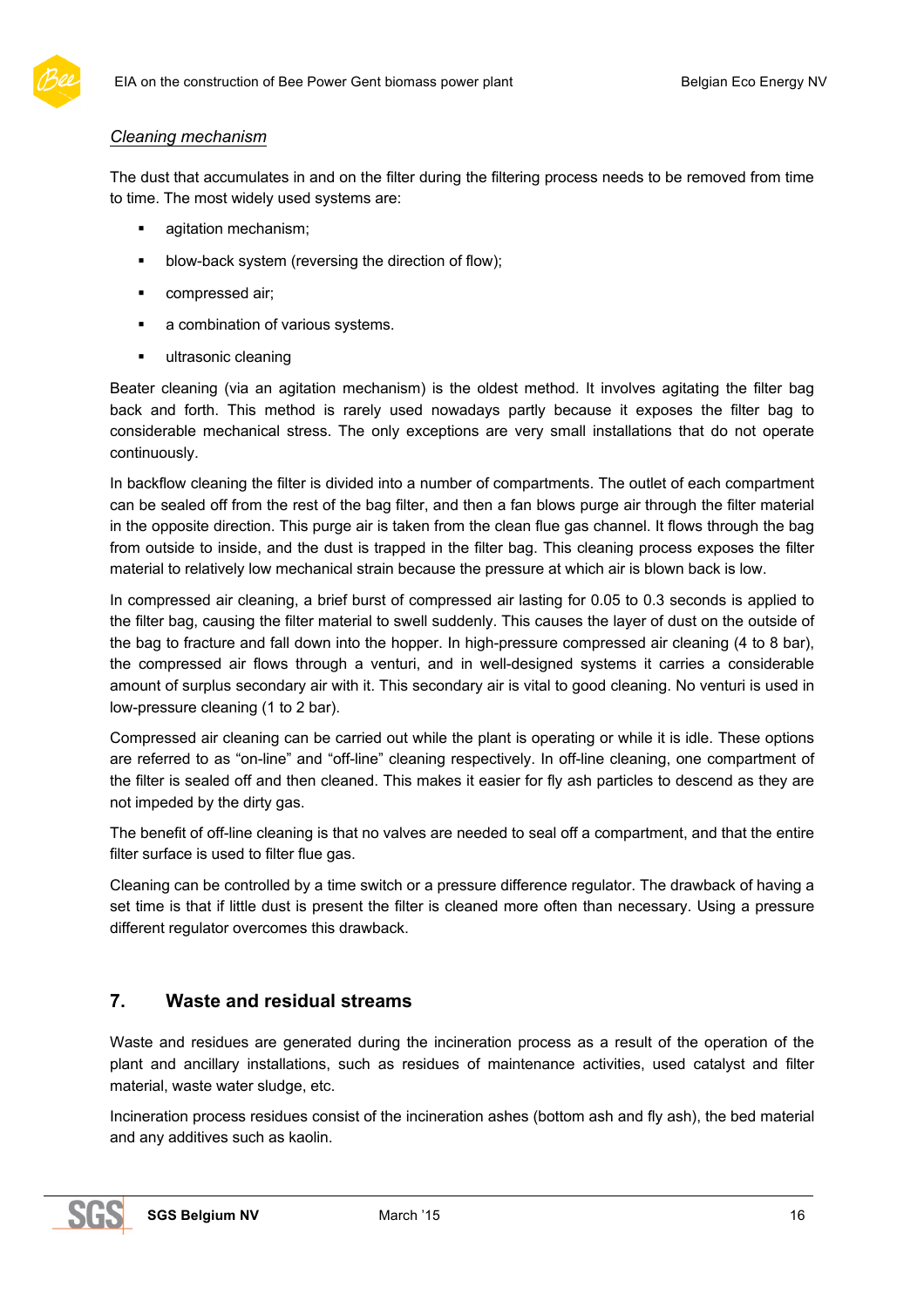

The quantity of ash will be 40,000 to 60,000 tonnes a year depending on the nature of the biomass (waste) stream used and the addition of additives. If the percentage ratio is 90/10, about 36,000 to 54,000 tonnes of fly ash and about 4,000 to 6,000 tonnes of bottom ash will be produced each year.

The bottom ash collects at the base of the boiler and is removed from the boiler by screws. The ashes are then taken by a bucket lift to the storage silo which has a storage capacity of  $(70 \text{ m}^3)$ . The silo is emptied by a lorry travelling underneath the silo. The ashes are transferred to the lorry via a system with direct connections, so that no ashes can be released during this process. The average freight load will be around 25 tonnes. This means around 160 to 240 lorries a year.

The fly ash is captured at various points in the boiler: after the first and second draft, after the air preheaters and in the bag filter. The ashes are taken from these various points to two collection silos, each with a capacity of  $2 \times 600$  m<sup>3</sup>.

The silos are emptied by a lorry travelling underneath the silos. The ashes are transferred to the lorry via a system with direct connections, so that no ashes can be released during this process. The average freight load will be around 25 tonnes. This means around 1,440 to 2,160 lorries a year.

Under Flemish legislation, these residues are initially regarded as waste. If they meet the VLAREMA criteria and there is a market for them, they lose the status of waste and can be used as raw material. Technology is not yet sophisticated enough to allow biomass (waste) incineration ashes to be recycled, and they must therefore be disposed of. BPG is investigating ways of making use of these ashes.

# **8. Cooling concept**

Power plants can be cooled in various ways, such as open cooling systems, hybrid cooling towers, aërocondensors, cooling towers with natural draft and cooling towers/cooling cells with artificial draft.

The purpose of the main cooling system is to provide cooling water for the steam turbine condenser and for the closed cooling circuit of the hot water exchangers.

There is also a completely closed cooling circuit (CCW) which cools the residual heat in the ancillary systems. This is a completely closed system with no fluid loss.

The cooling water for the main cooling is pumped from the canal and recooled after use by cooling cells with artificial draft (for scenario 1) or by the existing cooling tower with natural draft (for scenario 2).

### *Scenario 1*

BPG will use cooling cells with artificial draft if the plant is built according to scenario 1 on the proposed GCT site.

In these cooling cells, water is fed from above to below via a distribution system, passing through a filling (pack) where it comes into contact with air passing in the opposite direction (air is drawn up by suction from below the pack). As a result, some of the water fed in evaporates, causing a cooling effect. The filler often consists of packs made from plastic (or other material) with a large internal surface. The water flows along these as a thin film, resulting in optimum air/water contact. The choice of filling depends on water quality and the specific operating regime. Objects known as drip-catchers are often placed above the water distribution system to save water. These drip-catchers capture a large proportion of the water drops that are sucked into the air stream. Air suction usually involves the use of a fan placed above the cooling cell or inside it (near the bottom, at the side). The air is often drawn in through louvres. Well-designed louvres stop too much water being lost through the side of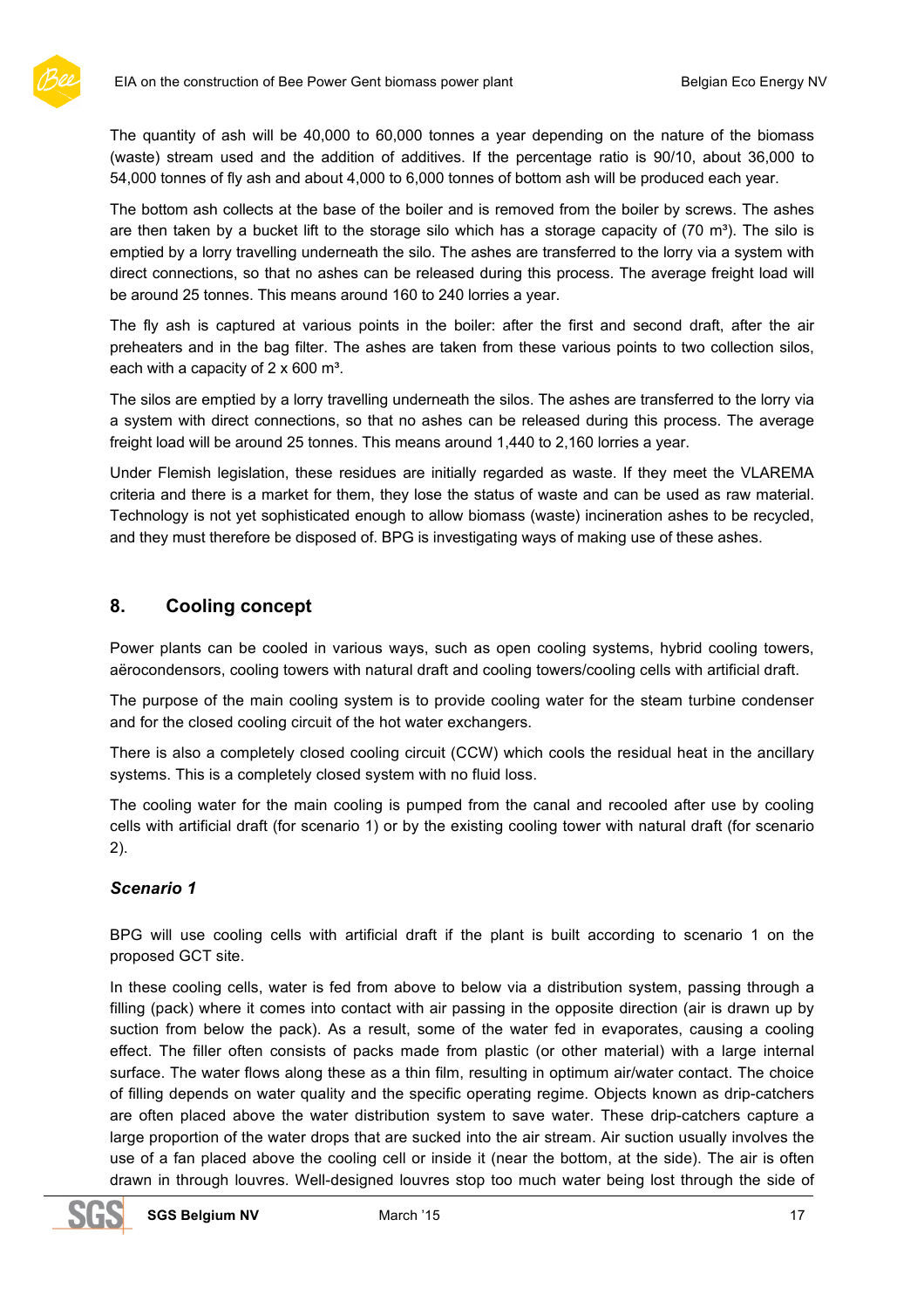

the cooling cell as a result of spattering losses, and also stop material (soil particles, leaves, litter) being blown into the cooling cells.

In cooling cells with artificial draft, the cooling water is pumped over the open cooling cell via a circuit. The cooling water captured in the cooling cell trough is always fed back to the cooling cell for further cooling after it has passed through the processes that are to be cooled. Salts and minerals become more concentrated as a result of cooling water evaporation. A quantity of cooling water needs to be drained to limit the concentration of these substances. This drainage water is discharged into the Ghent-Terneuzen Canal (hereinafter referred to as Canal). The additional water needed to compensate for evaporation and drainage is taken from the Canal, upstream of the drainage discharge point. The main causes of water loss in recirculating systems are evaporation, drainage and spatter/wind losses. Water is constantly added to the cooling circuit to make up for the loss of water by evaporation and drainage. The water for the cooling cells will be drawn from the Ghent-Terneuzen Canal.

#### *Scenario 2*

If scenario 2 is chosen, BPG will use the existing cooling tower with natural draft at the proposed Electrabel Rodenhuize site.

The cooling water for the condenser will be pumped round via a circuit over the existing large hyperbolic cooling tower. The shape and height of the cooling tower creates a natural draft, causing surrounding air to rise. The hotter water flowing back from the condenser is distributed in the cooling tower. The water comes into contact with large amounts of air at this point. The contact between the hotter water and the surrounding air causes some of the water to evaporate. This evaporation draws energy from the remaining water, which cools as a result. The cooled water is fed back to the condenser.

Salts and minerals become more concentrated as a result of cooling water evaporation. A quantity of cooling water needs to be drained to limit the concentration of these substances. This drainage water is discharged into the Moervaart. The additional water needed to compensate for evaporation and drainage is captures in the Ghent-Terneuzen canal, upstream of the point at which the Moervaart empties into the Ghent-Terneuzen canal.

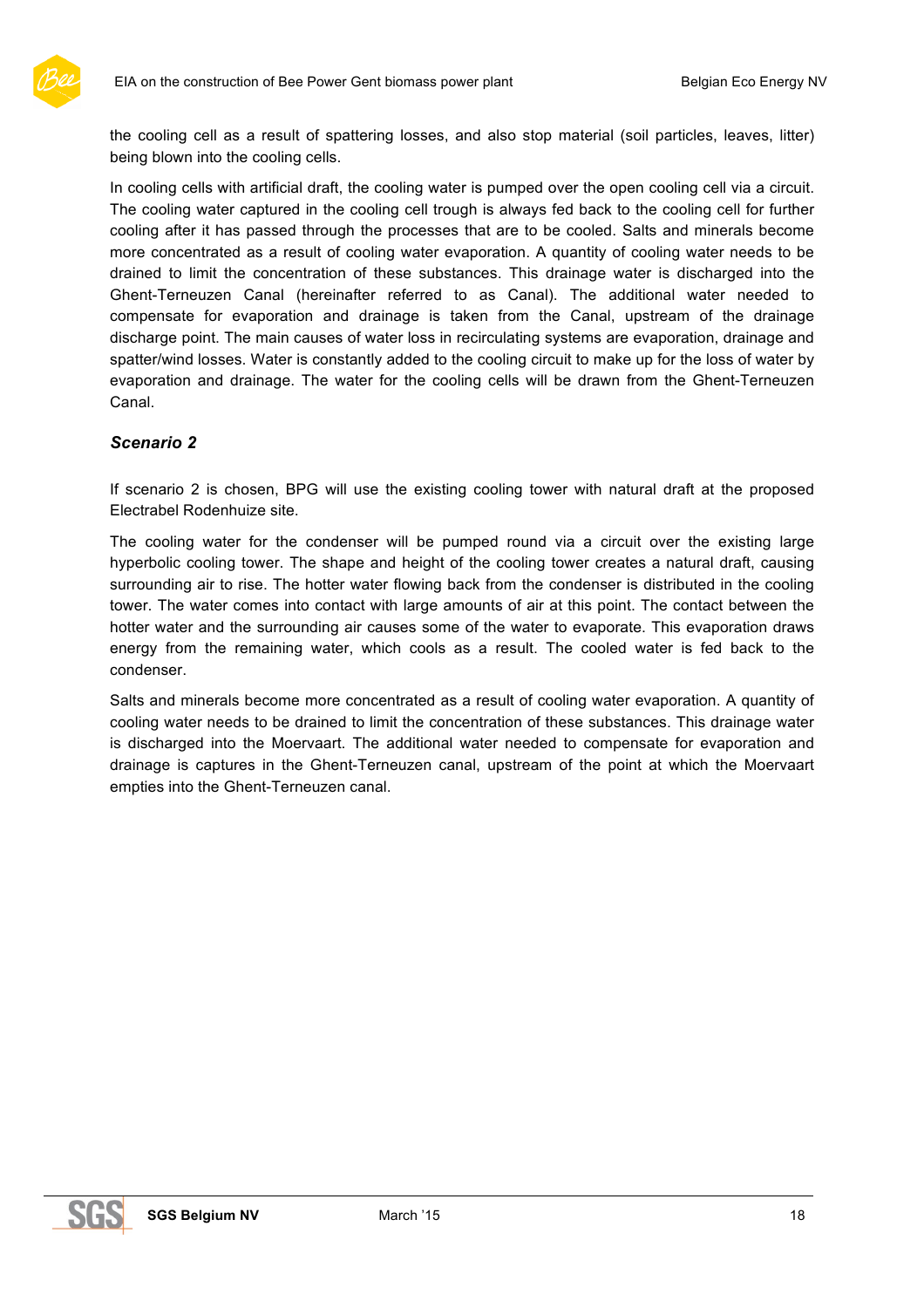

# **Water preparation**

The main objective of the water treatment system is to purify the canal water from the Ghent-Terneuzen canal so that it can be used for the cooling and steam cycles.

The water treatment system consists of 3 stages:

- **Physical purification** using a coarse grid to remove coarse fractions. Only particles 4-5 mm in size are left after this purification stage.
- **Physicochemical purification**: the water is free from particles after this purification stage. This pre-treated water can be used as cooling water in the cooling water system, as fire extinguishing water (for the sprinklers) and as service water.
- **Reverse osmosis:** The water for the water/steam cycle undergoes an additional reverse osmosis step in which dissolved salts are removed.

For scenario 2 on the Electrabel Rodenhuize site it has been decided to use the existing approved demineralisation unit, which involves using ion exchange resins to produce process water (demineralised water).

# **Ancillary steam boiler**

In scenario 1 on the GCT site, a diesel-powered ancillary steam boiler (ca 5 MWth) will be used to start up the plant. During this period the combustion chamber and the sand bed of the CFB boiler will be heated to a certain temperature before the main fuel (biomass (waste)) can be used. A limited amount of low-pressure steam will be generated during start-up. This will be used to preheat and vent the demineralised water and the preheaters of the CFB boiler.

In scenario 2 on the Electrabel Rodenhuize site, the existing ancillary steam boiler powered by natural gas (22.9 MWth) will be used.

### **Emergency power supply**

A diesel-powered emergency power array will be provided to protect the installation and employees in the event of a total power failure. The electricity output of this array is 1,000 to 1,500 MVA.

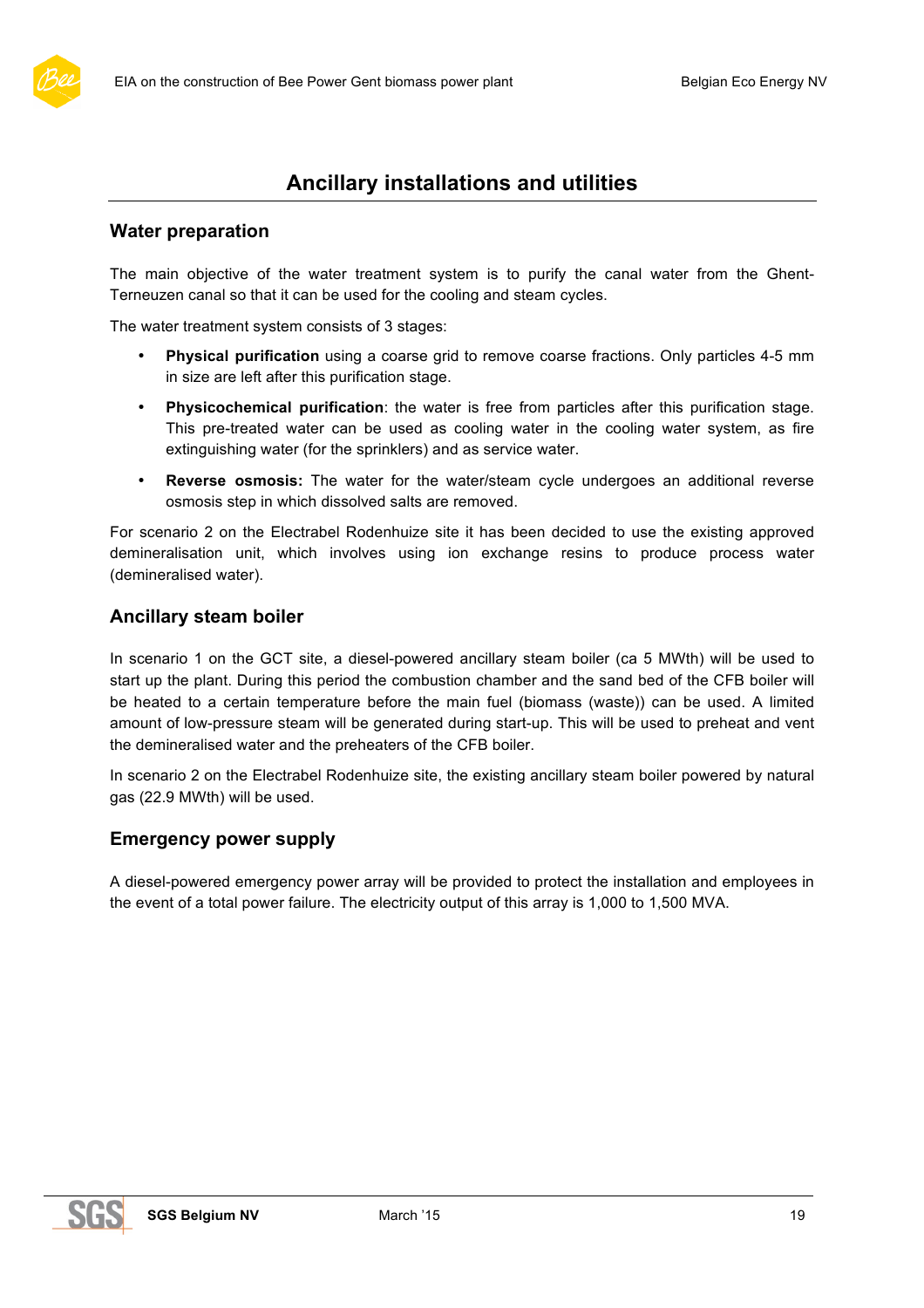

The sections below summarise the relevant environmental effects and list the mitigating measures which have already been taken (scenario 2) or which are proposed.

The following environmental effects are considered:

- Impact on air quality
- Impact on surface water quality
- Impact on soil and groundwater
- Impact on noise
- Impact on public health
- Impact on traffic congestion
- Impact on fauna and flora
- Impact on other aspects (landscape, light)

# **1. Air discipline**

#### *Disciplines involved*

Air, people, and fauna and flora.

#### *Effects*

BPG plans to build a biomass power plant in the Ghent canal zone. At present 2 alternative locations are being considered: the GCT site and the Electrabel Rodenhuize site.

One relevant emission source has been identified for the power plant: the CFB boiler flue. Smaller, negligible emissions from the ancillary steam boiler and the emergency diesel facility will take place in addition to these emissions.

The average annual air quality targets for  $NO<sub>2</sub>$  (40 µg/m<sup>3</sup>), SO<sub>2</sub> (20 µg/m<sup>3</sup>) and PM<sub>10</sub> (40 µg/m<sup>3</sup>) have been respected in the area around the project site(s). This is not the case for the maximum number of instances when daily values can be exceeded (maximum 35 instances). 39 instances have been recorded.

The total emissions of the plant are collected for the relevant contaminants. The most important emissions are selected using the selection scheme, namely nitrogen oxide  $(NO<sub>2</sub>)$ , sulphur dioxide (SO2), fine dust, carbon monoxide (CO) and the heavy metals lead, copper, arsenic and cadmium. Distribution calculations have been performed for these contaminants.

No relevant contributions from the proposed plant to immission concentrations of CO and heavy metals in the environment have been observed. The contributions are regarded as negligible.

Nitrogen dioxide and sulphur dioxide are the most important contaminants emitted. It should however be noted that the modelling was based on the emission limits and a maximum emission regime of 8,760 hours a year (= worst case). The main effect of this is that  $SO<sub>2</sub>$  is overestimated since the sulphur content of the fuel will be low. The maximum average annual background levels of these two substances in the area are 28 and 5  $\mu$ g/m<sup>3</sup> respectively. For the new plant, the contribution at the point of the peak plume will be 1.19 (nitrogen dioxide) and 1.08 (sulphur dioxide)  $\mu$ g/m<sup>3</sup> for both alternative locations.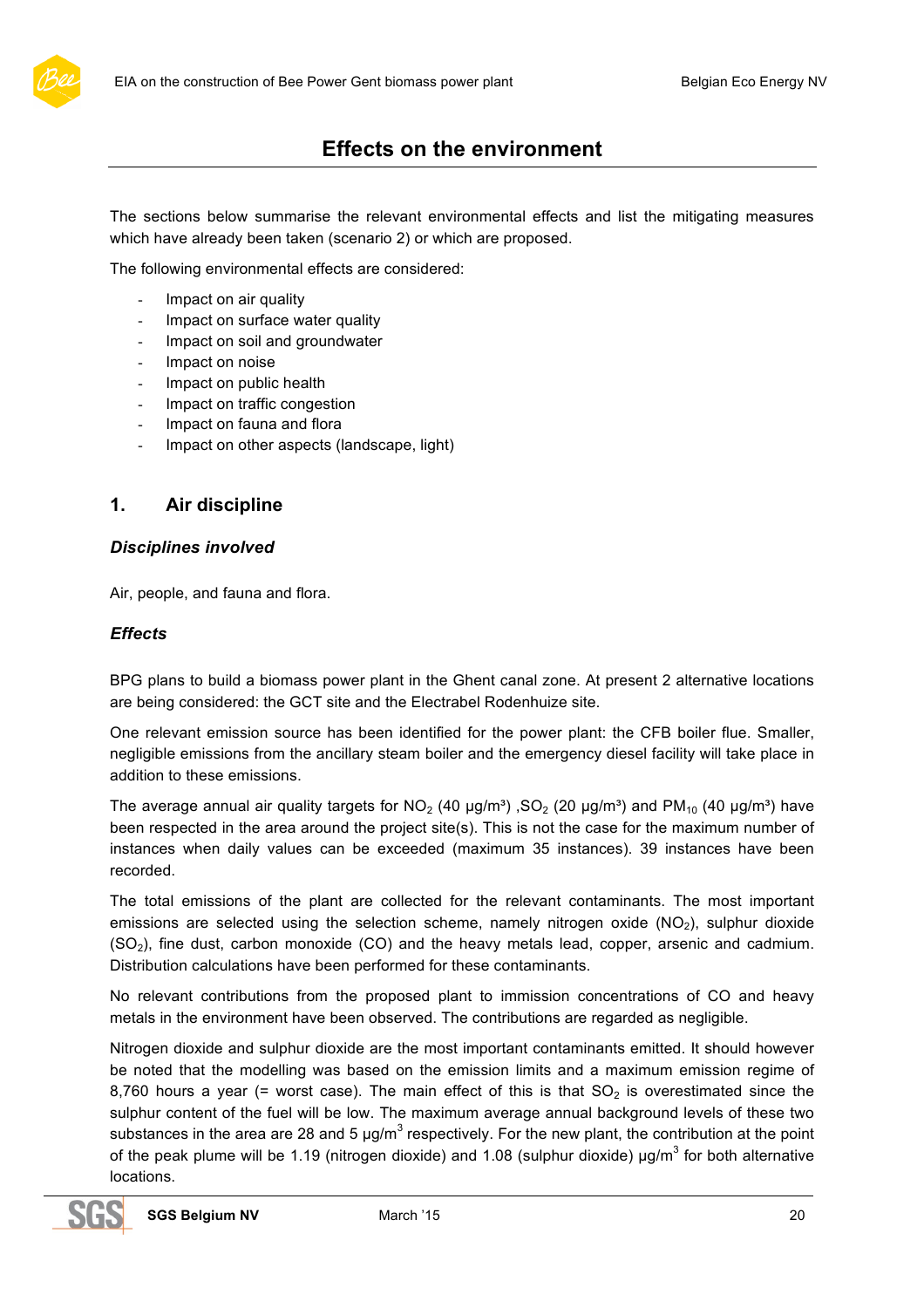

This means that the annual limit will not be exceeded at the point of the peak plume. This peak plume lies 1.3 kilometres north-east of the project sites, in an industrial area with no residential population.

There are not expected relevant diffuse emissions resulting from the storage and transhipment of the biomass (waste) brought in via the GCT installations. GCT has already taken the necessary action to limit these emissions as far as possible.

The project is not expected to produce any relevant emissions, or to make any significant contribution to immission concentrations in the area compared to the current situation.

#### *Mitigating measures*

The new power plant will comply with all the emission limits specified in VLAREM II. The power plant will have a bag filter for dust and an SNCR system, either alone or in combination with an SCR system, for  $NO<sub>x</sub>$ .

It has been established that the immission concentrations of  $NO<sub>x</sub>$  are negligible at both alternative sites. A limited contribution has been observed only at Doornzele and Desteldonk in scenario 1 and at Doornzele in scenario 2. A significant contribution for the sulphur dioxide parameter has been established at Doornzele in scenario 1, while the contributions in the other residential areas examined are negligible to low in both scenarios. The contribution is likely to be lower in fact because the sulphur content of the biomass (waste) will be low.

The contributions to immission concentrations for the parameters CO, fine dust ( $PM_{10}$  and  $PM_{2.5}$ ) and heavy metals (Cd, Cu, As and Pb) are always negligible for the receptors used.

Emissions from the proposed biomass power plant will be significant mainly for nitrogen dioxide and sulphur dioxide. The models always assumed maximum emissions with regard to emission limits and an operating regime of 8,760 hours a year.

There is considerable interest in nitrogen dioxide emissions in Flanders at the moment, as air quality targets are not being met in a number of places. It is therefore also important that the business continues to monitor its  $NO<sub>x</sub>$  emissions in future, but there is no need for additional mitigating measures.

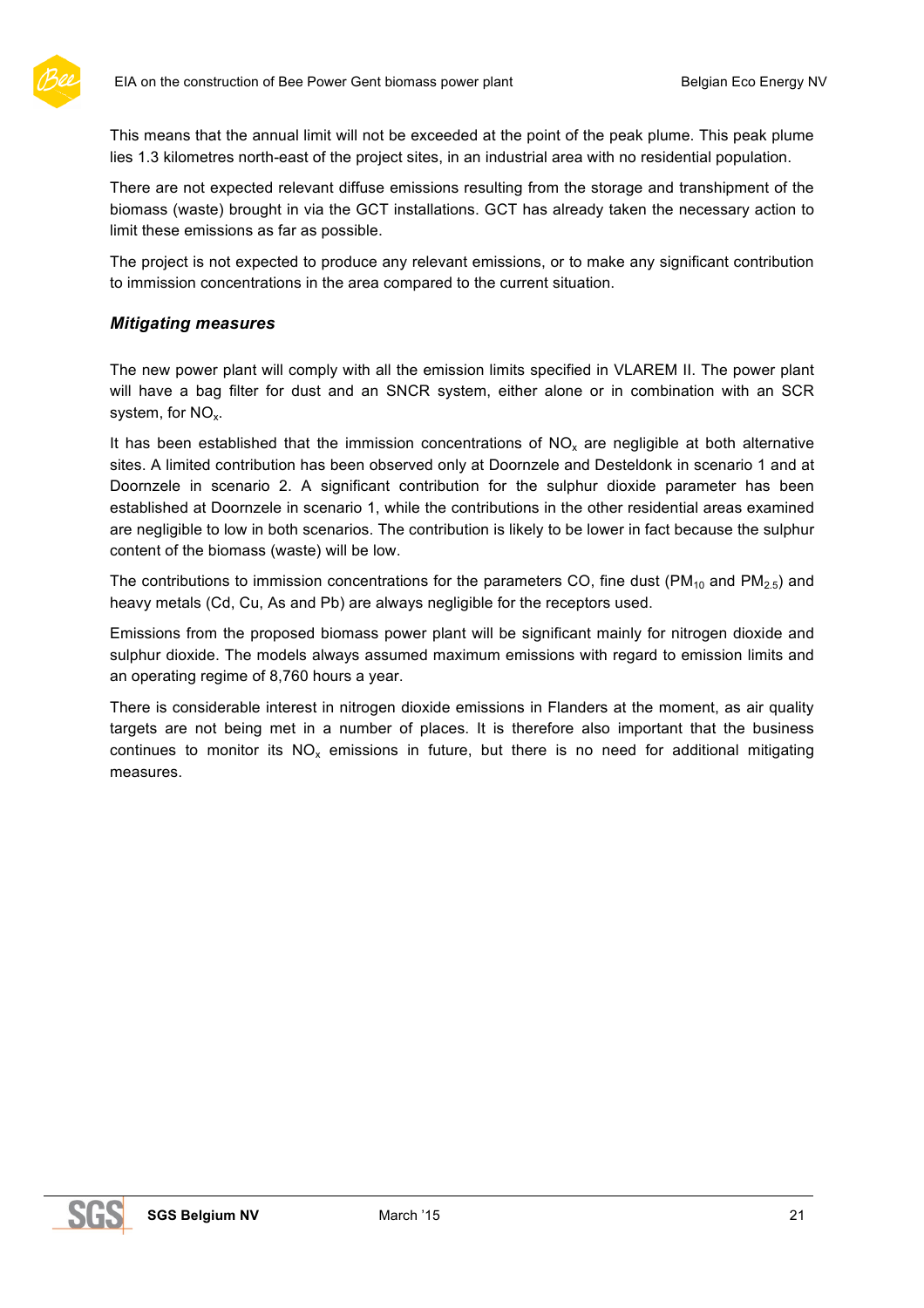# **2. Climate discipline**

In the basic ratio for the fuel mix, the amount of  $CO<sub>2</sub>$  will be approximately 1.5 million tonnes a year if all the carbon in the fuel is converted into  $CO<sub>2</sub>$ . These estimates were worked out on the assumption that the plant will operate for 8,000 hours a year.

BPG guarantees that the biomass (waste) will be purchased on the basis of sustainability criteria. A verification system (involving external auditors) will be used to demonstrate sustainability. Current regulations do not allow BPG to use wood streams that are an industrial raw material in Flanders. Current legislation specifies that only streams not suitable for material recycling can be incinerated.

BPG will require potential suppliers of biomass (waste) to adhere to contractual results obligations with regard to the amount of energy used during the pre-treatment and transport of the biomass. This is very important to BPG from an environmental and an economic viewpoint, as the current subsidy system is based on this. Current legislation requires audits to be performed by an independent firm every two years to determine the exact amounts of energy.

BPG will eventually use the sustainability criteria system currently being developed in the context of the Sustainable Biomass Partnership (SBP) (previously known as "Initiative Wood Pellet Buyers" (IWPB)). These criteria aim to protect the quality of the living environment and biodiversity, respect for human rights and working conditions, and the living conditions of the people involved in the production of the biomass.

SBP follows 9 principles with regard to the harvesting, exploitation and treatment of woody biomass. The order in which they are listed does not indicate any particular priority among them. SBP requires its biomass suppliers to adhere equally to all 9 principles. Compliance with these principles has to be verified once a year by independent inspection firms.

Principles 1-3 are taken from criteria recommended by the European Commission in the renewable energy directive (RED)<sup>2</sup> and the solid biomass reports<sup>3</sup>. Principle 3 also refers to the Vattenfall<sup>4</sup> agreement with the Berlin Senate.

The supply chain is acceptable to SBP if:

- A sufficient reduction in greenhouse gases compared to the use of fossil fuels is demonstrated
- Deforestation is excluded
- Raw materials from sensitive areas such as tropical primeval forests, peat land and swamps is not used

Principles 4-8 relate to the environmental and socioeconomic issues clarified in the NTA 8080 $^5$  (2009). The level of detail of the investigation and the quality of the audit require the supplier and/or country to reflect specific risks regarding compliance with these principles. The SBP expects suppliers and producers of biomass to use the findings of the inspection to introduce corrective measures and to strive to constantly improve their performance.

<sup>&</sup>lt;sup>2</sup> RED = Directive 2009/28/EC on the promotion of the use of energy from renewable sources<br><sup>3</sup> Report from the Commission to the Council and the European Parliament on the sustainability requirements for the use of solid and gaseous biomass sources in electricity, heating and cooling COM(2010)11 final and related

Impact Assessment (SEC (2010)66 – linked to COM(2010)11 final).<br><sup>4</sup> VATTENFALL Agreement on Sustainability of Procured Biomass between the State of Berlin and Vattenfall Europe AG<br><sup>5</sup> NTA 8080 (2009) Dutch Technical Agreement, NTA 8080, , Sustainability criteria for biomass for energy

purposes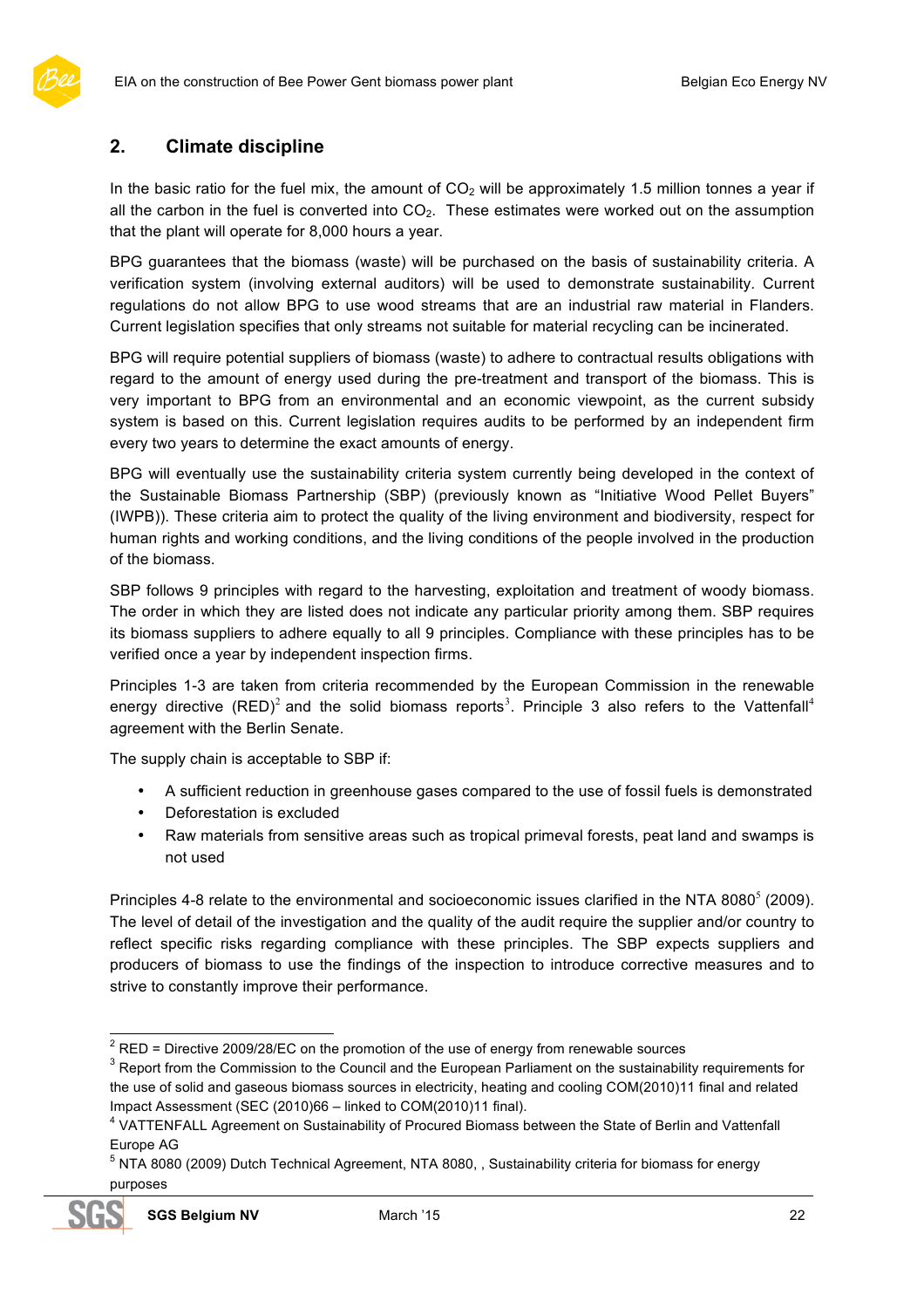

Principle 9 relates to Corporate Social Responsibility (CSR) issues such as health and safety, human rights, discrimination, corruption etc. These issues are not restricted to the exploitation of and trade in biomass, but apply to all raw materials used by utilities firms.

The 9 principles are set out below:

- **Principle 1**: Savings in greenhouse gas (GG) emissions throughout the life cycle, taking into account the whole of the supply chain from production through processing and transport until final use, are at least 60% compared to the use of fossil fuels as a benchmark.
- **Principle 2:** The production of woody biomass does not take place at the expense of significant carbon reservoirs in plants and soil.
- **Principle 3:** The production of woody biomass may not take place in areas of high biodiversity unless it is shown that the production of this raw material does not have a negative effect on nature conservation objectives.
- **Principle 4:** The production of woody biomass must at least maintain or improve soil quality.
- **Principle 5:** The production of woody biomass must not exhaust the groundwater and soil water and must avoid or significantly reduce negative effects on water.
- **Principle 6:** The production of woody biomass must avoid or significantly reduce negative effects on air quality.
- **Principle 7:** The production of woody biomass must not endanger local supplies of food, water or materials essential to life, where the use of this particular biomass or water is vital to basic needs.
- **Principle 8:** The production of woody biomass must respect property rights and contribute to local welfare and the well-being of workers and the local population.
- **Principle 9:** Ethical values with which the organisation must comply:
	- o provide a healthy and safe working environment
	- o respect for human rights established at international level
	- o no forced or compulsory labour
	- o no child labour
	- $\circ$  no discrimination regarding work and profession
	- o encouraging greater respect for the environment
	- $\circ$  high integrity standards, including combatting corruption in all its forms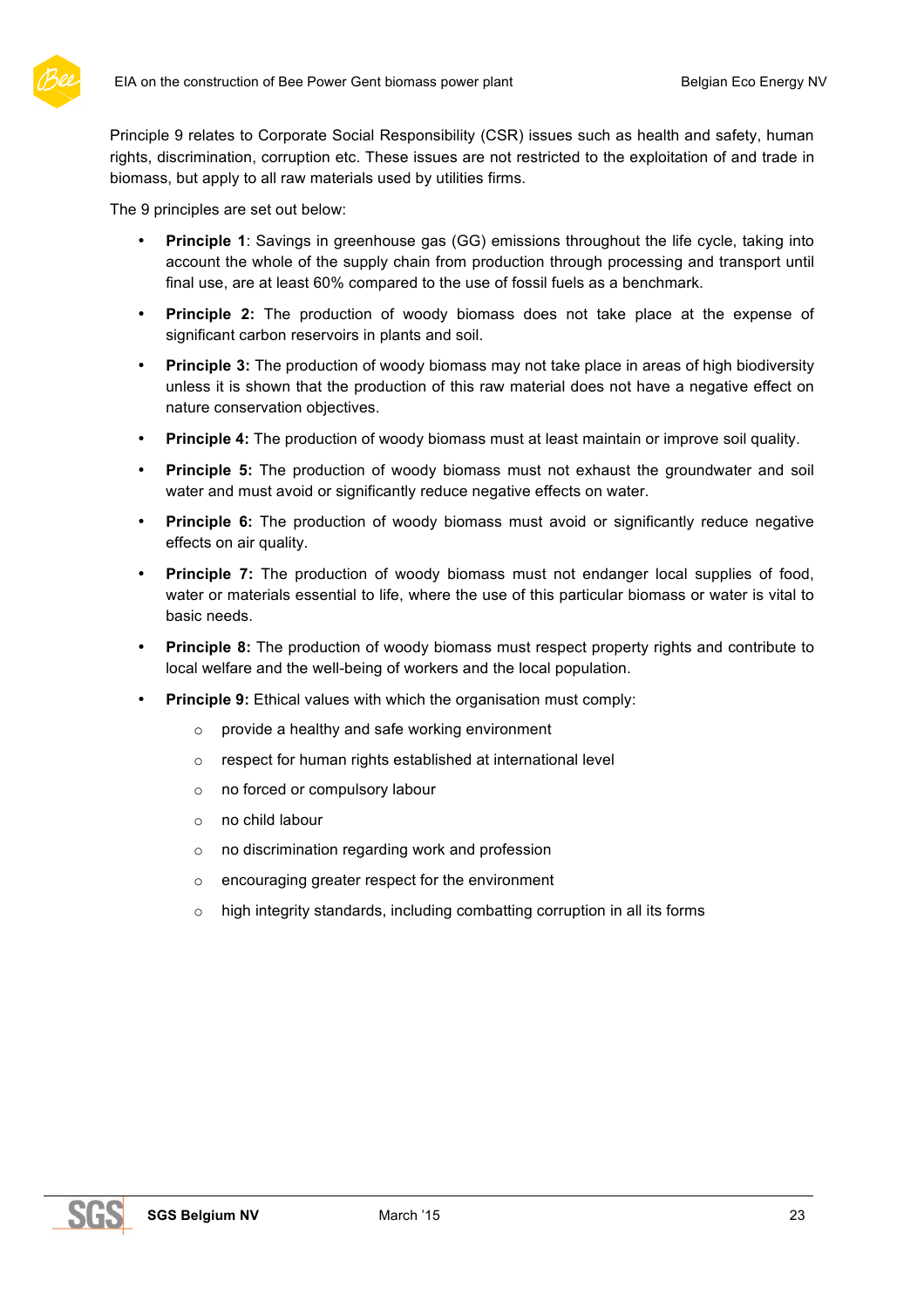

# **3. Water discipline**

#### *Disciplines involved*

Water, people, and fauna and flora.

#### *Effects*

BPG will use surface water from the Ghent-Terneuzen canal and tap water to operate the biomass plant.

In scenario 1 on the GCT site, tap water will be used only for sanitary facilities. The amount of surface water taken from the canal is estimated at 10,464  $\text{m}^3$ /day (436  $\text{m}^3$ /h). This water will undergo physicochemical pre-treatment and will then be used mainly as process water and cooling water. The industrial waste water from the demineralisation unit will be discharged into the Ghent-Terneuzen canal along with residual streams from other users. Discharge will take place via a separate discharge point on the GCT site, and the rate of flow is estimated at 3.6 m<sup>3</sup>/h (86.4 m<sup>3</sup>/day).

In this scenario a new cooling tower will be built to cool the cooling water. It will have a forced draft and 7 cooling cells. The rate of drain in the cooling circuit will be approximately 144  $m^3/h$ , 234  $m^3/h$ evaporates in the cooling tower. Drain water from the cooling circuit will be discharged into the canal.

The additional sanitary waste water in the construction and operation phase will be discharged into the Ghent-Terneuzen canal via an IWWTF [individual waste water treatment facility]. The sanitary installations will be supplied with tap water.

For scenario 2 on the Electrabel Rodenhuize site, BPG will use the existing approved demineralisation unit to produce process water (demineralised water). This installation is supplied with tap water. The regeneration effluent (and other residual streams) will be collected in the same way as in the current situation in the industrial waste water well and discharged in batches via the approved discharge point into the Ghent-Terneuzen canal. In the planned situation, it is expected that the amount of industrial waste water to be discharged will be 80,000 m<sup>3</sup> a year.

In this scenario the existing cooling tower of the Rodenhuize plant will be used on the BPG site as well as on the Rodenhuize site. Drainage water will be discharged into the Moervaart at a rate of 3.000 m<sup>3</sup>/h. The additional water needed to compensate for evaporation and drainage will be captured in the Ghent-Terneuzen canal at a rate of approximately 3,700 m<sup>3</sup>/h (1,850 m<sup>3</sup>/h for each). In the planned situation, the capture of surface water and discharge of cooling water will fall to approximately 46% and 39% of the amounts involved in the benchmark situation as a result of the higher concentration factor.

The additional waste water from sanitary installations will be discharged into the Ghent-Terneuzen canal via the approved Electrabel Rodenhuize IWWTF. The sanitary installations will be supplied with tap water.

The design data available for scenario 1 and the measurement data available for scenario 2 indicate that the discharge standards for cooling water and surface water will be met. As no significant changes are expected to the nature and composition of the waste water and cooling water to be discharged (scenario 2), it is assumed that this will also be the case in the planned situation.

The impact of the discharges has been determined first by testing the closest measuring points in the measuring grid operated by the Flemish environmental agency VMM against the environmental quality standards for the surface waters affected. Critical parameters for both the Moervaart and the canal are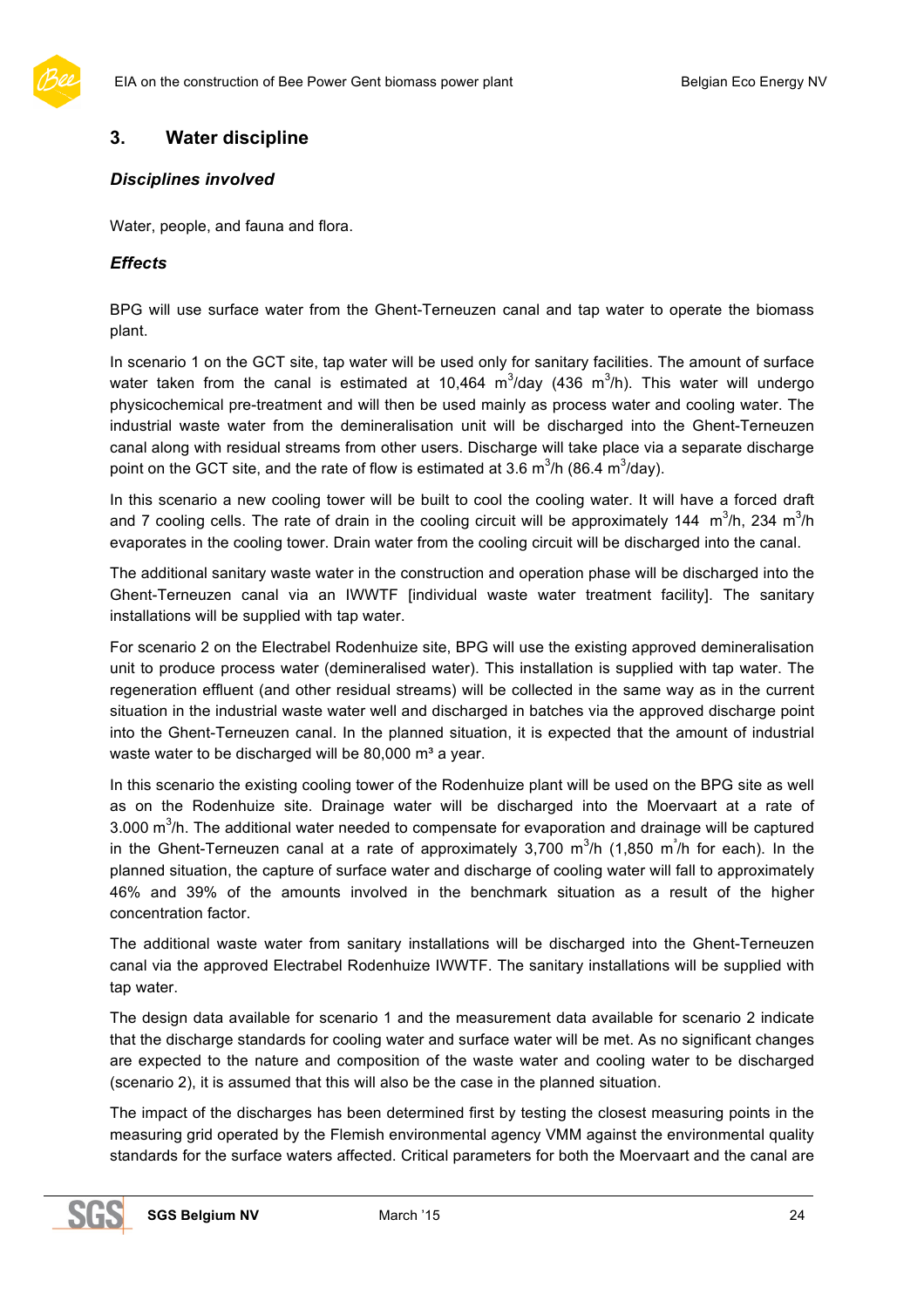dissolved oxygen, COD and the phosphorus and nitrogen parameters. For heavy metals, the standards are met at measuring point 34.100.

The impact of the industrial waste water on the Ghent-Terneuzen canal is negligible for all parameters tested in scenario 1 (<1%). This was determined on the basis of the estimated rate of flow and maximum emission loads (= 10 x quality standard receiving water) for an average and 10th percentile rate of flow of the canal. This is also the case for the cooling water discharged into the canal. The increase in canal temperature for a 10th percentile flow is calculated at 0.058 °C. The quality standard of 25°C is not exceeded.

In scenario 2 the impact of the industrial waste water on the canal is found to be negligible both in the benchmark situation (approved rate of flow of 60,000 m<sup>3</sup>/year and emission standards) and in the planned situation (planned rate of flow of 80,000 m<sup>3</sup>/year and approved emission standards). All the parameters investigated have a negligible impact on the canal.

The discharge of cooling water into the Moervaart has a limited impact on the situation. On the basis of the average temperatures and rates of flow of the Moervaart and the waste water discharged, the impact is negligible at maximum temperatures and rates of flow (in summer). There is an improvement on the benchmark situation, as the impact falls from 2.49 °C to 1.26 °C for the average situation and from 0.51°C to 0.24°C in the maximum situation. The environmental quality standard of 25°C is not exceeded.

#### *Mitigating measures*

It can be concluded from the foregoing findings that no additional mitigating measures will be needed for either alternative location.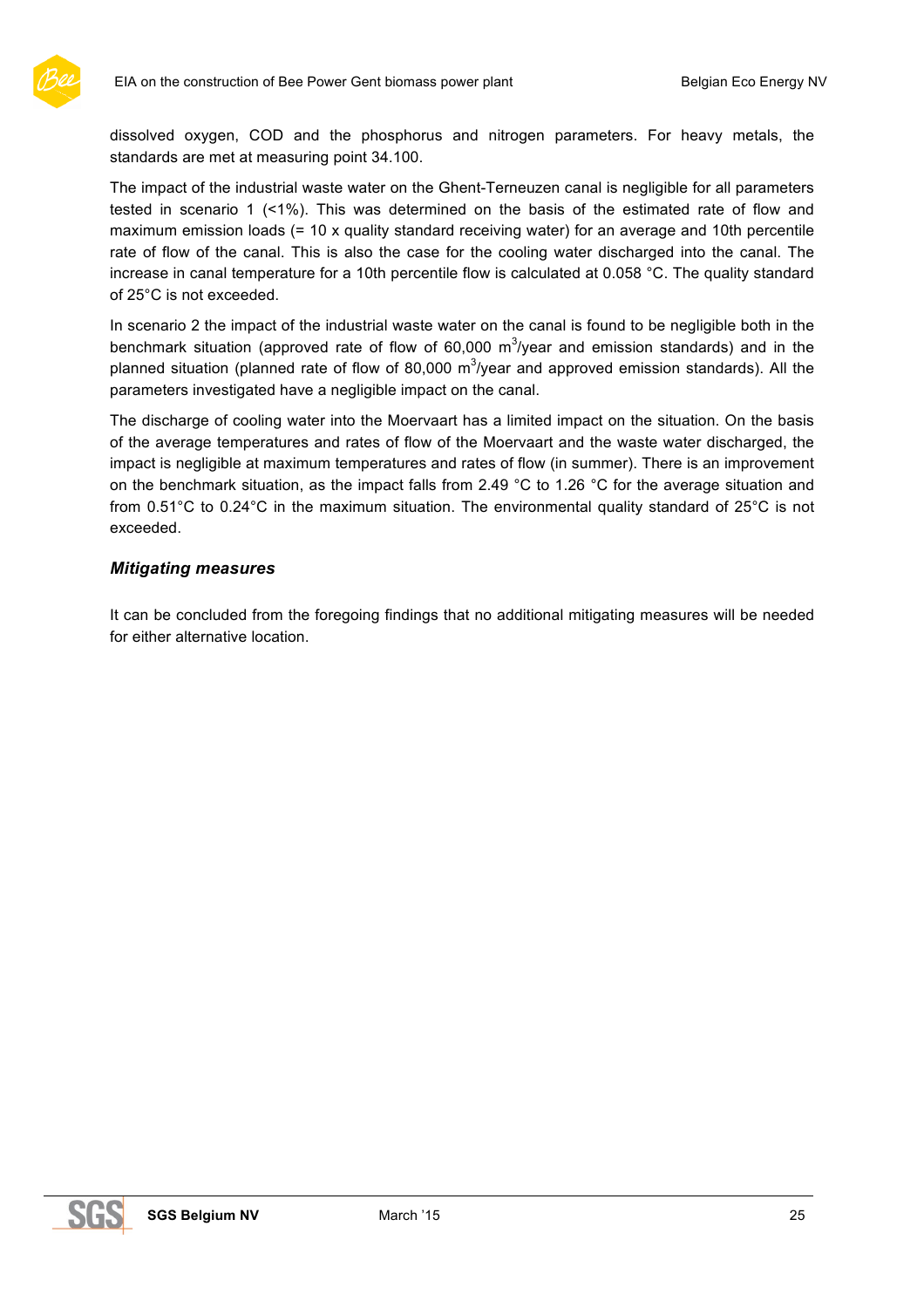

# **4. Soil and Groundwater disciplines**

#### *Disciplines involved*

Soil and groundwater, water

#### *Effects on soil and groundwater*

The table below summarises the assessment of the environmental effects for the Soil and Groundwater discipline for the locations examined.

| <b>Effect</b>                                                                        | <b>Scenario 1</b> | <b>Scenario 2</b> |
|--------------------------------------------------------------------------------------|-------------------|-------------------|
| <b>Construction phase</b>                                                            |                   |                   |
| Change in soil and groundwater quality:                                              |                   |                   |
| as a result of earth-moving                                                          |                   |                   |
| as a result of leaks or disasters                                                    |                   |                   |
| Change in groundwater balance                                                        |                   |                   |
| Change in stability                                                                  |                   |                   |
| <b>Operation phase</b>                                                               |                   |                   |
| Change in soil and groundwater quality                                               |                   | 0                 |
| Change in groundwater balance:<br>as a result of changes in infiltration<br>capacity | $+1$              | 0                 |
| as a result of deeper constructions                                                  | ი                 | 0                 |
| change in soil use                                                                   | $+2$              | $+3$              |

#### With

| <b>Effect</b>                | Negligible (0)                     | <b>Limited contribution</b>  | <b>Relevant contribution</b> | <b>Significant contribution</b>  |
|------------------------------|------------------------------------|------------------------------|------------------------------|----------------------------------|
|                              |                                    | $(+/- 1)$                    | $(+/-2)$                     | $(+/-3)$                         |
| in<br>Change<br>soil<br>and  | No change in current               | Enrichment of 0.01 to 0.1 x  | Enrichment of 0.1 to         | Enrichment of more than 1 x      |
| groundwater quality          | quality level                      | soil contamination           | 1 x soil contamination       | soil contamination standard      |
|                              |                                    | standard                     | standard                     |                                  |
| in groundwater<br>Change     | No change in                       | Minor change in              | Local change in              | Regional change in               |
| status and direction of flow | groundwater status,                | groundwater status but       | groundwater status and       | groundwater status and flow      |
|                              | flow pattern                       | flow pattern remains the     | flow pattern and/or          | pattern and/or effect on         |
|                              |                                    | same. No effect on           | effect on groundwater        | groundwater extraction,          |
|                              |                                    | groundwater extraction,      | extraction, critical         | critical groundwater layers or   |
|                              |                                    | critical groundwater layers  | groundwater layers or        | nature conservation areas        |
|                              |                                    | or nature conservation       | nature conservation          | (dryer/wetter conditions)        |
|                              |                                    | areas (dryer/wetter          | areas (dryer/wetter          |                                  |
|                              |                                    | conditions)                  | conditions)                  |                                  |
| Change in stability          | No settling or<br>subsidence to be | Settling or subsidence may   | Settling or subsidence       | Relatively significant settling  |
|                              | expected                           | occur in a fairly small area | likely throughout the        | or subsidence likely             |
|                              |                                    |                              | entire area of the           |                                  |
|                              |                                    |                              | project                      |                                  |
| change in soil use           | No change in efficiency            | Slightly more efficient use  | More efficient use of        | More efficient use of space,     |
|                              | of use of space.                   | of space, with little or no  | space, but with little or    | with little or no impact on soil |
|                              |                                    | impact on soil water and     | no impact on soil water      | water and groundwater.           |
|                              |                                    | groundwater. No              | and groundwater.             | Considerable synergy with the    |
|                              |                                    | relationship / synergy with  | Some synergy with the        | surrounding area                 |
|                              |                                    | the surrounding area         | surrounding area             |                                  |

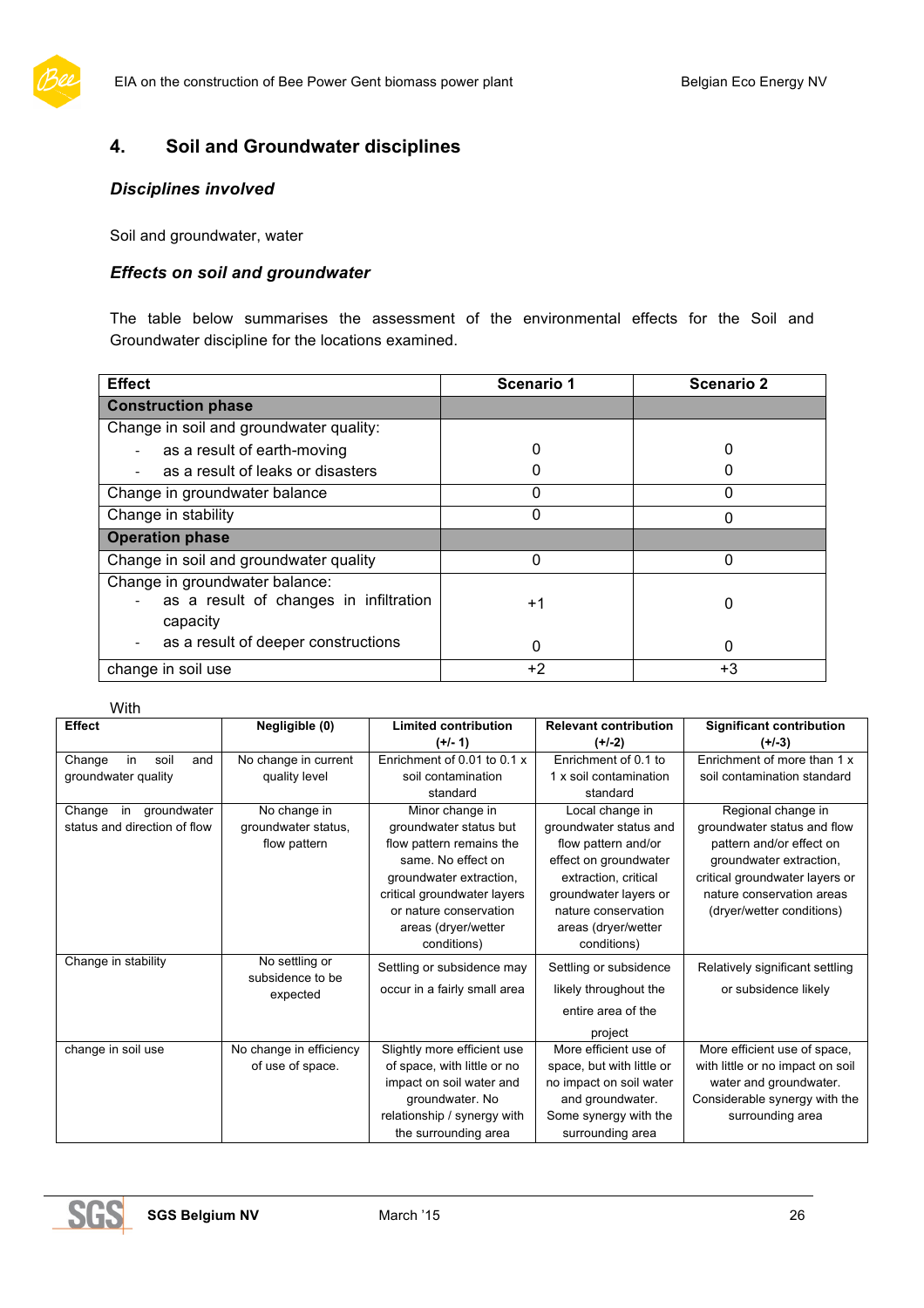

#### *Mitigating measures*

The machines must be thoroughly inspected in the shipyard in order to prevent soil contamination by disasters as far as possible. The use of well-maintained machinery will minimise the likelihood of leaks. If a disaster occurs, the necessary action must be taken immediately in order to minimise contamination. Dangerous products and fuels must be stored in accordance with the statutory provisions in force.

The project does not require any drainage. The excavation depth will only be below the groundwater level in specific cases. In these cases, dehydration can take place by pumping the groundwater out of the excavation pit. If groundwater needs to be pumped out of the excavation pit and discharged elsewhere, it will be necessary to ascertain whether this can be done in accordance with the general discharge requirements (art 4.2.2.1.1 of VLAREM II for discharge into surface water and art 4.2.2.3.1. for discharge into the public sewers). It will also be necessary to determine whether any hazardous substances are present at concentrations higher than the classification criterion (Hazardous Substances Information) specified in Appendix 2.3.1. of VLAREM II.

The decision as to whether further purification of the water to be discharged is necessary should ideally be taken on the basis of at least two samples of the influent. Water purification will be mobilised if necessary.

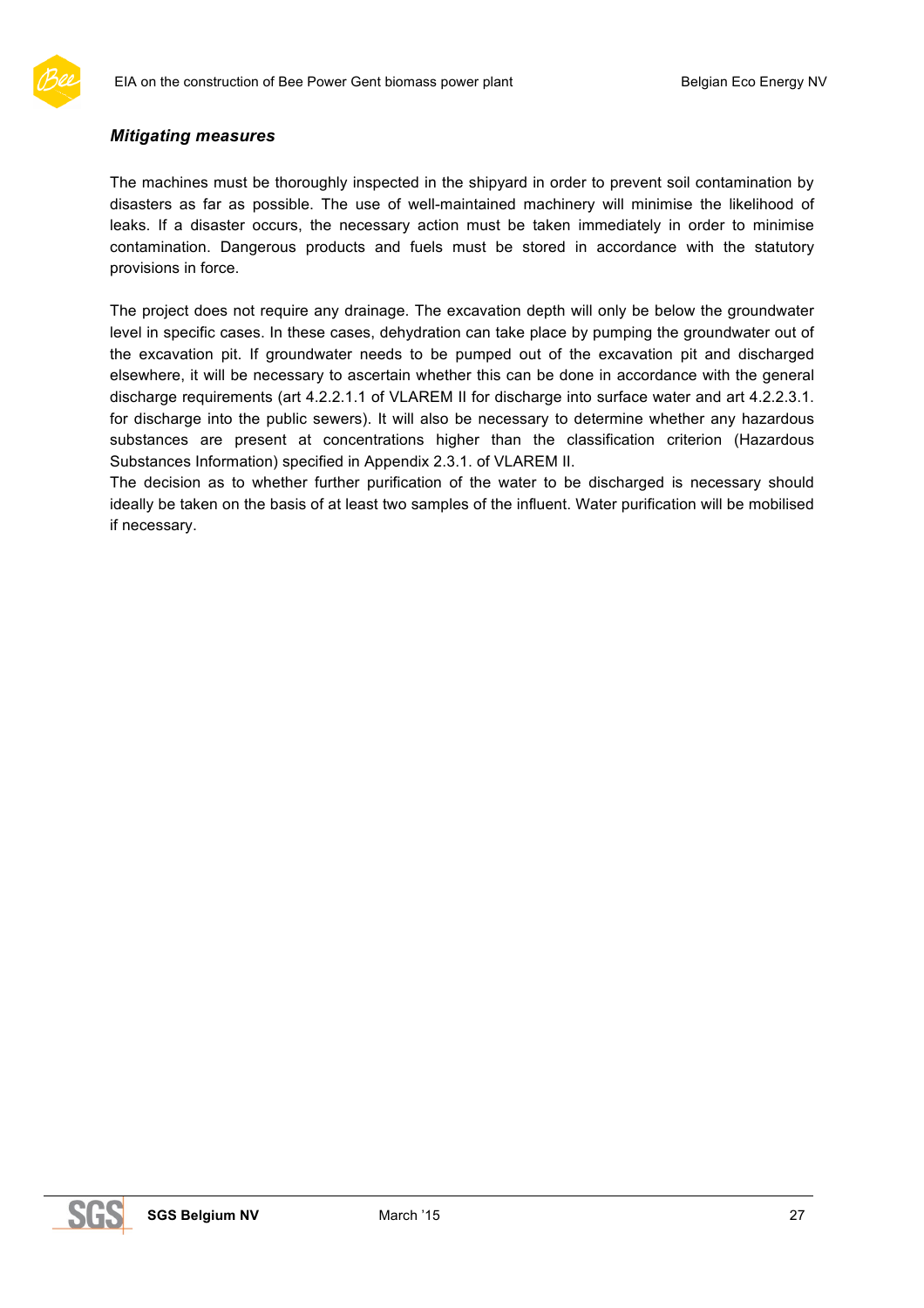

### *5.* **Noise and Vibrations Discipline**

#### *Disciplines involved*

Noise, people, and fauna and flora

#### *Effects on background noise*

The following decisions can be taken on the basis of measurements taken in the surrounding area and noise immission transmission modelling carried out in the design and operational phases:

#### *Current background noise (= benchmark situation 2013):*

Examination of noise measurements taken in the surrounding area according to environmental quality standards shows that these standards are met for MP1 at all times. The acoustic quality can be described as not too loud for homes located in industrial areas.

The situation for MP2 is somewhat different. Although the noise levels measured are not very different from those measured at MP1, the environmental quality standards are exceeded during the day and evening periods because of the less strict quality standards for measuring points located in a (rural) residential area within 500 metres of an industrial area.

The situation for MP3 is also different. Environmental quality standards are not exceeded during the day period, but are exceeded during the evening and night periods.

We can conclude that the environmental quality standards for the day period are not exceeded at MP4 (in the buffer zone) but are exceeded at MP5 (in zone 2).

Measurements were also taken at measuring point 2 in 2008 and 2010, and here we observe that there has been hardly any change during the week (for daytime, evening and night periods) between 2008 and 2013, but a clear rising trend at the weekend. This rise is probably due to heavier traffic on J.F. Kennedylaan at the weekend.

#### *Construction phase:*

The relevant construction phases were only examined for the day period, as the various mobile sources will only be in operation during the day at that time. An acoustic calculation model was used to calculate a scenario with continuous simultaneous operation of 1 dumper, 1 bulldozer, 1 grab crane and a screw pile driving machine (construction phase 1) and cleaning/testing the boiler and steam turbine with steam (construction phase 2). The specific noise of these construction phases does not exceed the limit for incidental/fluctuating noise during the daytime. As the sources are fluctuating in nature during the construction phase, and so will be very similar to the current fluctuating traffic noise from the N474 and R4 roads, they can be compared to the measured equivalent surrounding noise. The noise is never significantly higher than the current equivalent and stable surrounding noise. Present maximum noise immissions (caused mainly by traffic) are at least 7 dB(A) higher than the calculated specific immissions.

#### *Operation scenario 1:*

An acoustic calculation model was used to calculate the specific noise at the assessment points on the basis of the noise capacity (according to information provided by the manufacturer of the equipment or on the basis of previous measurements performed on similar equipment). In scenario 1 "initially with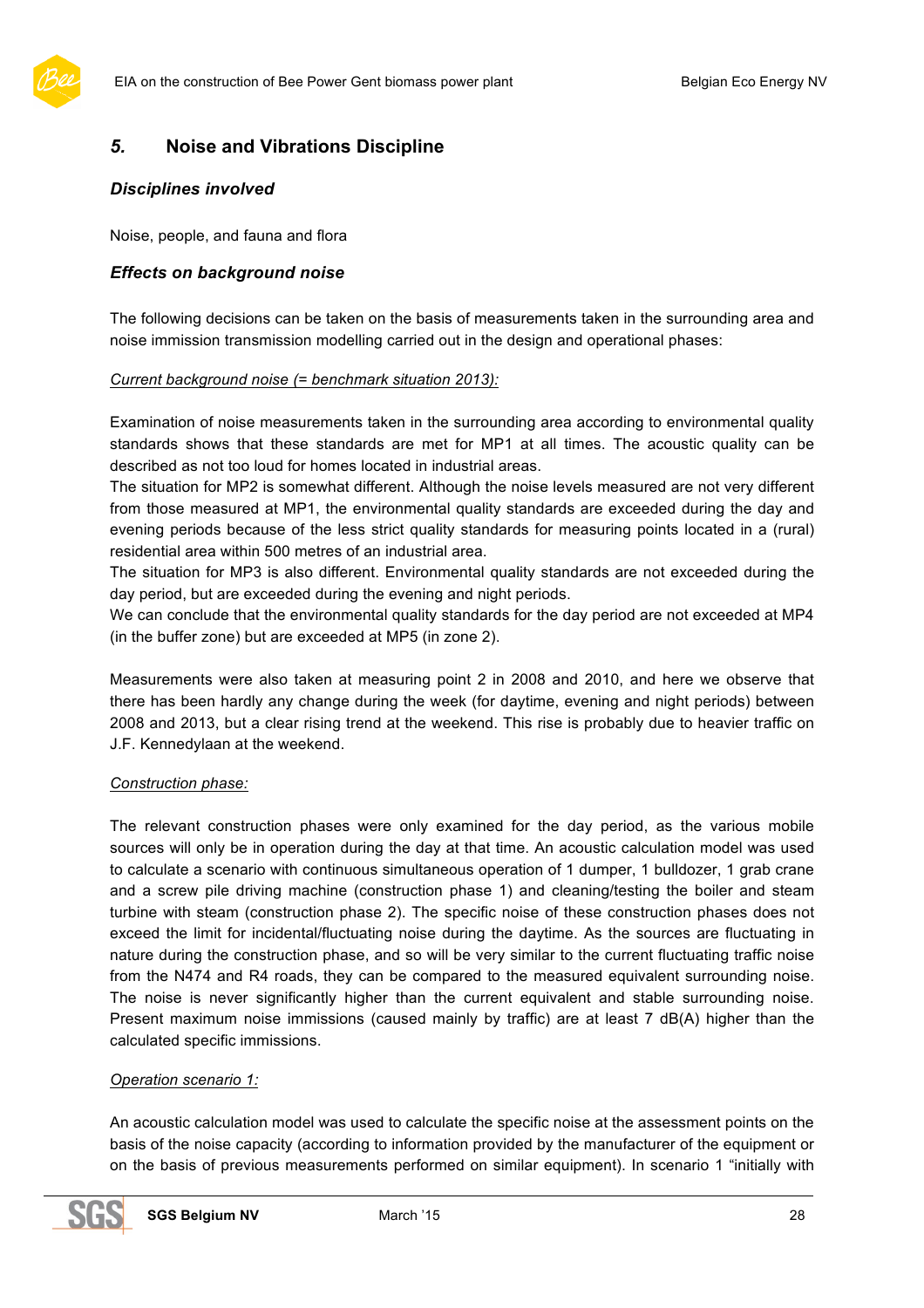

LwA per cooling cell of 110.2 dB(A)", it is likely that the limits will be exceeded at a number of assessment points. If the noise emission from these 7 cooling cells is reduced to 107 dB(A), and the LwA of each individual source is at maximum, these limits can be met.

Well-thought-out acoustic design in the design phase will mean that no additional mitigating measures are required. However, it is considered that inspections by a recognised noise expert will be necessary once the site is fully operational.

#### *Operation scenario 2:*

It is not expected that the limits will be exceeded at any of the assessment points in scenario 2. No additional mitigating measures other than those provided for in the acoustic design are necessary.

#### *Comparison of benchmark situation and planned situation:*

The benchmark situation is defined as the surrounding noise at the various measuring points. This surrounding noise will "initially" be strongly influenced by the specific contribution of the planned site in scenario 1 (maximum increase of 7.1 dB(A)). The Vlarem II conditions are met in the planned situation for scenario 1 after mitigating measures have been taken and for scenario 2. According to the Noise significance framework, the impact is regarded as moderately negative or negligible. No additional mitigating measures are necessary.

#### *Mitigating measures*

#### *Construction phase*

- An acoustic damper on the pressure relief device, for cleaning/testing the equipment (maximum LwA ca. 130 dB(A)) is indicated in scenarios 1 and 2 to limit the impact to MP1 and MP3 respectively.
- The best location for this pressure relief device from an acoustic point of view is near the boiler and turbine buildings. It should therefore be placed in this location or as close to it as possible.

#### *Operation phase*

In scenario 1, the noise emission from the 7 cooling cells must be limited to no more than 107 dB(A) per cooling cell. The maximum noise emission for each sub-source is listed below:

- noise emission from the pressure relief device of each cooling tower: max. 101 dB(A).
- noise emission from the engine of each cooling tower: max. 98 dB(A).
- noise emission from the NW air intake side of each cooling tower: max. 101 dB(A).
- noise emission from the NE air intake side of each cooling tower: max. 103 dB(A).

The proposed design already includes several measures on noise. No additional mitigating measures in relation to noise are required for the proposed project beyond those described above.

However, it is considered necessary for actual noise emissions to be measured once the plant has been built and is fully operational, and for transmission calculations to be performed by a recognised noise expert.

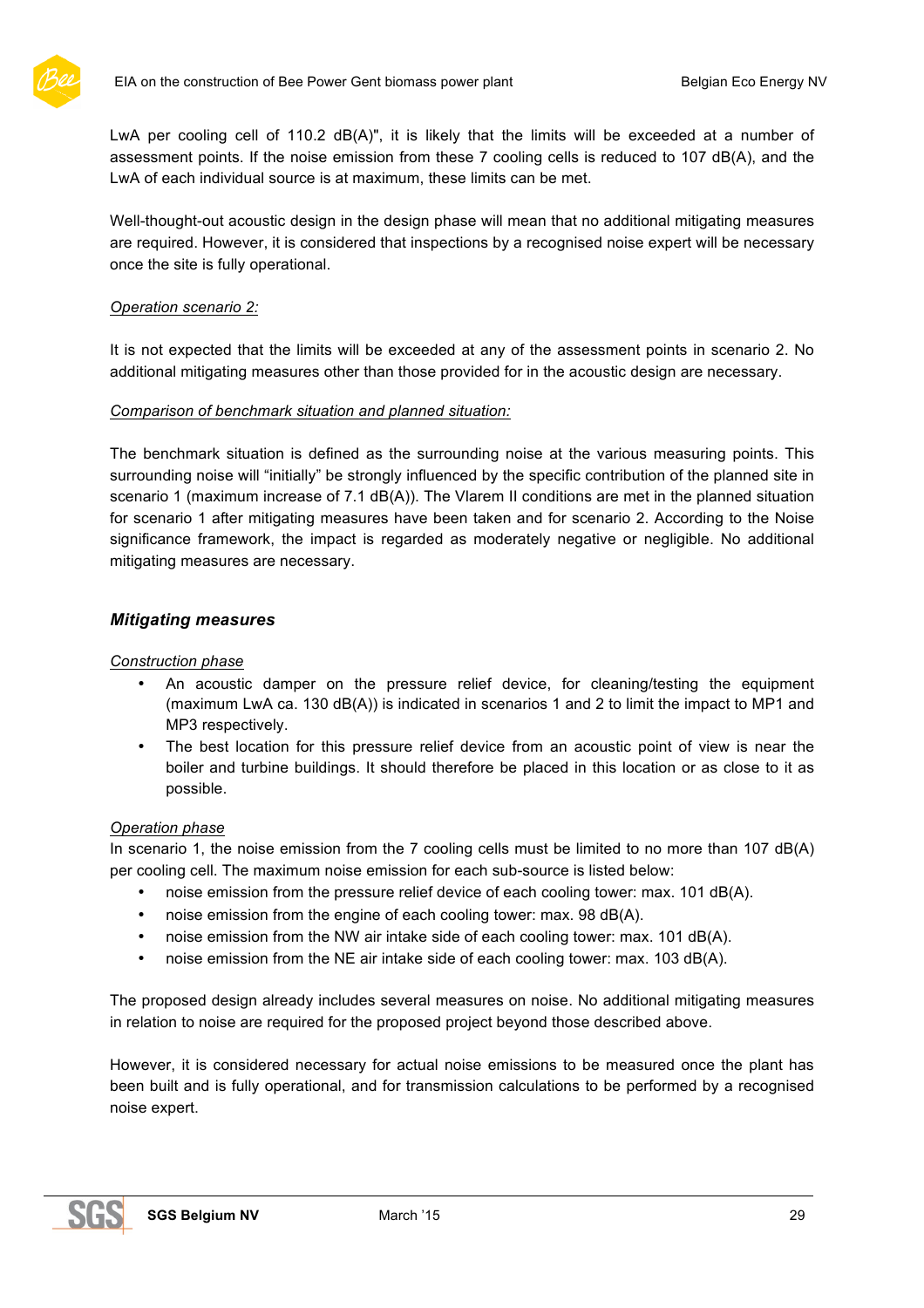

# **6. People discipline**

#### *Disciplines involved*

People (social-organisational, toxicological and psychosomatic aspects), air, noise, landscape.

#### *Effects on public health and mobility*

In this discipline the impact of the biomass plant on the health of nearby residents is assessed. This assessment is based on data from the other disciplines: water, air, soil and groundwater, and noise.

The NO<sub>x</sub>, SO<sub>x</sub>, fine dust (PM<sub>10</sub>), Pb, Cd, As and Cu are considered relevant for further examination with regard to air emissions. The highest contributions to immissions by the plant are recorded at Doornzele. The WHO health standard is not exceeded in any single case. The contributions for  $NO<sub>x</sub>$ ,  $SO_{x}$  and arsenic are limited, and they are negligible for fine dust, Pb, Cd and Cu.

The only possible source of odour nuisance is the storage of olive cake pellets. Forestry residues do not constitute a problem in this respect. As BPG only intends to use this material occasionally, it is not expected that the proposed plant will make a significant contribution to odour nuisance. This biomass (waste) will not be crushed, and therefore it is not expected that the proposed plant will contribute to odour nuisance.

The impact of the specific noise produced by the plant equipment affecting nearby homes is not regarded as harmful according to WHO guidelines. Higher noise emissions may occur for a time during the construction phase, but according to the models will never reach the current noise level. Consequently, no additional health effect is expected.

Local residents are not expected to be exposed to chemicals via surface water, soil and groundwater. Soil protection measures will be taken to avoid leaks. The surface water is not intended to be used as drinking water, for fishing or for leisure activities. In addition, discharges for both alternative locations are expected to have a negligible impact on water.

The mobility analysis shows that the project will have a limited impact on the Kennedylaan road. Traffic generated by the transport of goods and people will be 46 PCE per hour. Once the project has been completed, the total load on the Kennedylaan is estimated at around 22%.

#### *Mitigating measures*

No additional mitigating measures are proposed as the planned biomass plant does not cause any significant health and mobility effects.

The current (scenario 2) and proposed mitigating measures as indicated in the air, water, soil and groundwater and noise disciplines are sufficient to mitigate the impact of the project on people living close to both project sites.

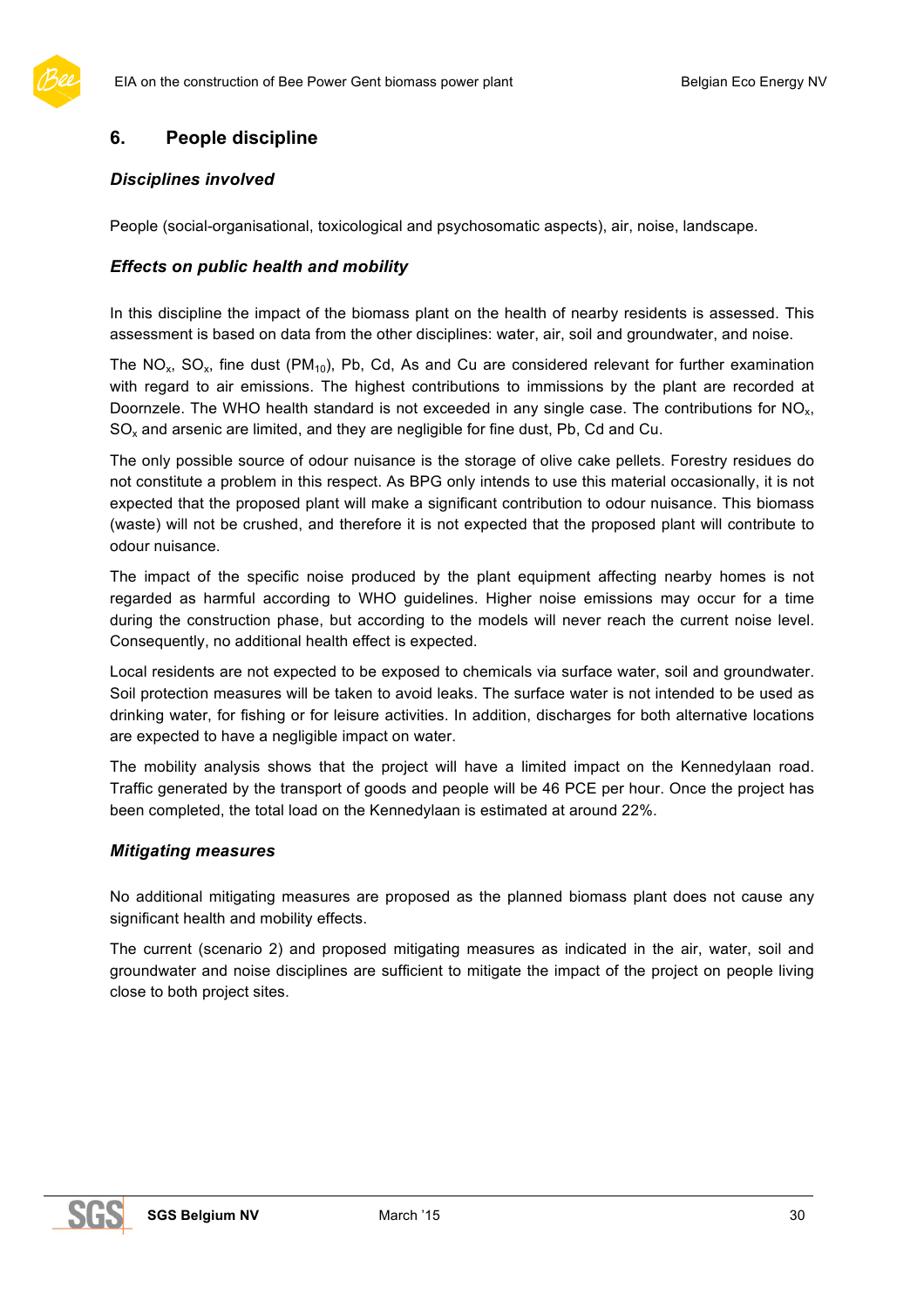

# **7. Fauna and Flora Discipline**

#### *Disciplines involved*

Fauna and flora, air, water, noise, light

#### *Effects on fauna and flora*

The most significant effects for fauna and flora relate to:

- eutrophying and acidifying deposition;
- disturbance as a result of noise production;
- impact on surface water (waste water, cooling water).

The loss of biotope will be low and will take place in an industrial area. No valuable biotopes are present at the site where the plant will be built.

The most significant nature conservation areas nearby are:

- The 'Woods and heaths of Flanders on sandy soil (BE2300005)' area protected by a habitat directive;
- The 'Moervaart depression to Durme valley' Large Nature Conservation Area;

The shortest distance between these nature conservation areas and the project area is more than 5 km. The Doornzele buffer zone, shown in green on the regional plan, is closer to the project area (1.6 km).

The contribution of the biomass power plant to eutrophying and acidifying deposition (due to air emissions of  $NO<sub>x</sub>$ ,  $SO<sub>2</sub>$  and  $NH<sub>3</sub>$ ) will be negligible at the protected nature conservation areas because of the considerable distance. The contribution to acidifying or eutrophying deposition will be (much) less than 1% of the critical deposition load for dry heathland.

The most significant nature conservation areas are at a considerable distance from the planned biomass power plant (both scenarios). The contribution of the power plant to noise levels in these areas is negligible.

The plant will discharge its waste water and cooling water into the Ghent-Terneuzen canal and/or the Moervaart (cooling water in scenario 2). The contribution of waste water discharge from the plant to worsening water quality is negligible. The plant's contribution compared to the value examined will be less than 1%. This is due mainly to the large volume of water in the Ghent-Terneuzen canal.

The discharge of cooling water does not lead to any significant increase in the temperature of the surface water, and the extent of the hot water plume will also be very small. There is not expected to be any negative effect in terms of biotope loss (parts of the canal becoming unsuitable for fauna and flora because the water temperature is too high) or barrier effects (high temperature zones impeding species migration in the canal).

### *Mitigating measures*

The effects on fauna and flora of the construction of the biomass power plant are negligible (0) to slightly negative (-1) for all the effect groups examined. No significantly negative effects are expected.

As no significantly negative effects are detected, no specific mitigating measures are proposed. The following general objectives are important for the broader environment: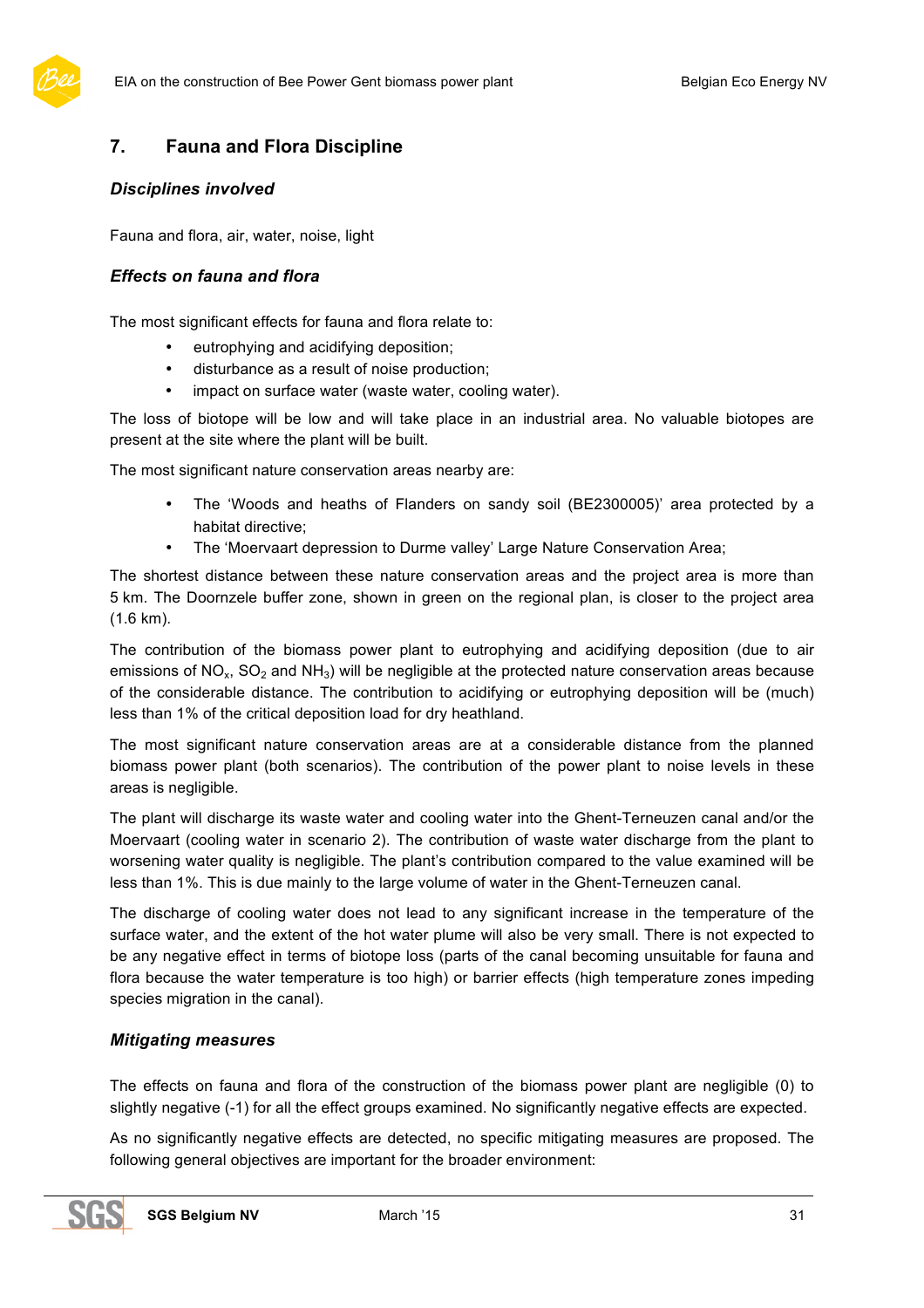

- limiting air pollution emissions (acidifying deposition, eutrophying deposition, toxicological effects);
- limiting noise emissions;
- aiming to improve water quality in the Ghent-Terneuzen canal.

The contribution to acidifying deposition is a consequence of the air emissions from the BPG biomass power plant. Mitigating measures are proposed in the Air discipline to reduce emissions from the plant (source-based measures).

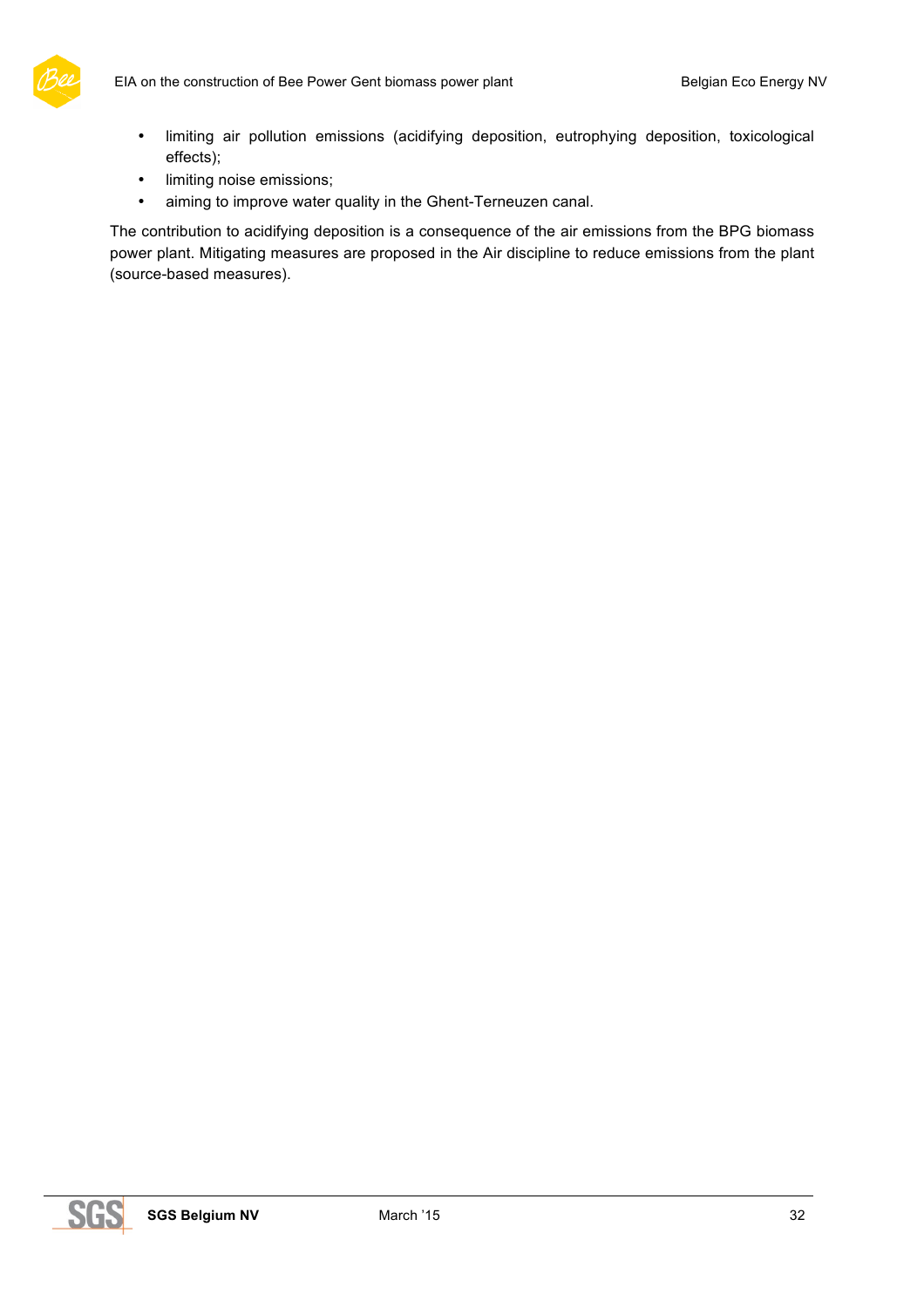

# **8. Landscape, architectural heritage and archaeology discipline**

#### *Disciplines involved*

Landscape, people, and fauna and flora.

#### *Effects on the landscape, architectural heritage, archaeology*

There are no protected monuments in the area immediately around the project site. The construction of the plant should not cause any change to protected monuments. In the long term, acidifying deposition might harm the architectural heritage.

The BPG biomass power plant will be clearly visible in the landscape at various scale levels (micro, meso and macro). It will attract the attention of passers-by and be a focal point. The tall structures will be visible to some local residents and can be found to be a nuisance. There will be negative effects from observers visiting the more open spaces in the district (nature conservation areas, parks) who are confronted with the sight of the tall industrial structures.

The impact of the biomass power plant is regarded as acceptable from the point of view of the landscape for the following reasons:

- It will be built in an industrial area and in an environment that has already been significantly influenced by humans;
- It enhances the industrial character of the area and so fits in with what already exists. Only the tall chimney of the BPG plant will be visible from a long distance. However, there are already other chimneys in the industrial area, so this one blends in.
- The Rodenhuize plant is close to the new installations, and that plant also has a number of tall structures. Some other tall structures have been added to the landscape in this project.

Scenario 2 is better from the point of view of the Landscape discipline because it does not add any new cooling towers (additional disruptive landscape element) to the landscape. Scenario 1 involves a cooling tower with artificial draft. The visual impact on the landscape of a cooling tower with artificial draft is less than that of a tower with natural draft.

#### *Mitigating measures*

It is in principle vital to strive to integrate the power plant into the landscape as much as possible. In view of the height of the structures, it is however impossible to integrate it into the landscape on a meso and macro level.

At micro level, a suitable planting scheme can be followed to create a more natural landscape at this level.

The colour of the cooling tower and the boiler flues must in principle blend into the broader environment as much as possible. This reduces the visibility in the landscape and makes the tall structures less intrusive.

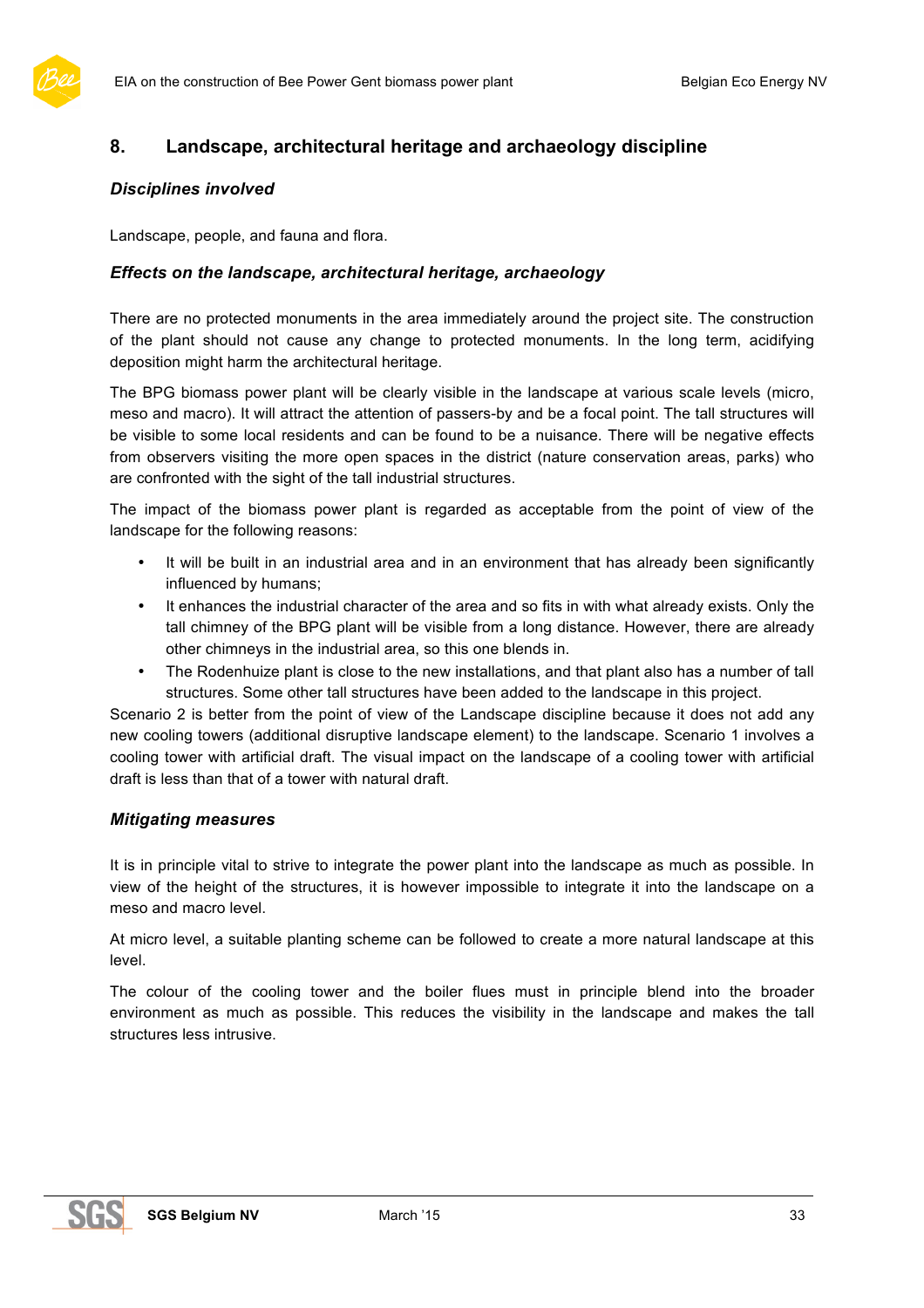# **General conclusion**

Belgian Eco Energy intends to build a new electricity plant in the Ghent canal zone, with a thermal output of around 460-580 MWth and a corresponding electricity output of around 200-250 MWe. The gross yield of the plant will be  $\sim$  43% and the net yield  $\sim$  41%.

Two scenarios for the location of this new plant have been taken into consideration in the EIA: scenario 1, at the Ghent Coal Terminal (hereinafter referred to as GCT) site, and scenario 2, on land nearby belonging to Electrabel Rodenhuize.

The fuel used will be biomass (waste) in the form of pellets, chips and dust. The name of the plant will be the BEE Power Gent biomass plant (hereinafter referred to as BPG). The main equipment at the plant will be a boiler (of the Circulating Fluidised Bed Boiler (CFB) type), a steam turbine and generator installation and a flue gas cleaning installation. The biomass (waste) will be transported by ship and unloaded by Sea Invest in a large warehouse. The amount of material processed will be 800,000 to 1,200,000 tonnes a year<sup>6</sup>.

The cooling water to condense the steam in the water-cooled condenser will be drawn from the Ghent-Terneuzen canal. After use, this cooling water will be recooled by cooling cells with artificial draft (for scenario 1) or the existing cooling towers operated by Electrabel Rodenhuize for scenario 2.

This EIA has been drawn up for this project in the context of the approval procedure. It examines the potential environmental effects on air, water, soil and groundwater, fauna and flora, noise and vibration and people in the area around the potential project sites.

With regard to emissions into air, one relevant emission source has been identified for the power plant: the CFB boiler stack. Smaller, negligible emissions from the ancillary steam boiler and the emergency diesel facility will take place in addition to these emissions.

Nitrogen dioxide and sulphur dioxide are the most important contaminants emitted. It should however be noted that the modelling was based on the emission threshold values and a maximum emission regime of 8,760 hours a year (= worst case). The main effect of this is that  $SO<sub>2</sub>$  is overestimated since the sulphur content of the fuel will be low. The maximum average annual background levels of these two substances in the area are 28 and 5  $\mu$ g/m<sup>3</sup> respectively. For the new plant, the contribution at the point of the peak plume will be 1.19 (nitrogen dioxide) and 1.08 (sulphur dioxide)  $\mu$ g/m<sup>3</sup> for both alternative locations. This means that the annual threshold will not be exceeded at the point of the peak plume. This peak plume lies 1.3 kilometres north-east of the project sites, in an industrial area with no residential population.

The contributions of the proposed power plant to immission concentrations of CO and heavy metals are negligible.

There are not expected to be any relevant diffuse emissions resulting from the storage and transhipment of the biomass (waste) brought in via the GCT installations. GCT has already taken the necessary action to limit these emissions as far as possible.

 $^6$  Estimate based on 100% pellets (max. moisture content 10%) = 800,000 tonnes a year and 100% wood chips (moisture content up to 40%) = 1,200,000 tonnes a year. The fuel will consist of a mix of both sources, see also section 2.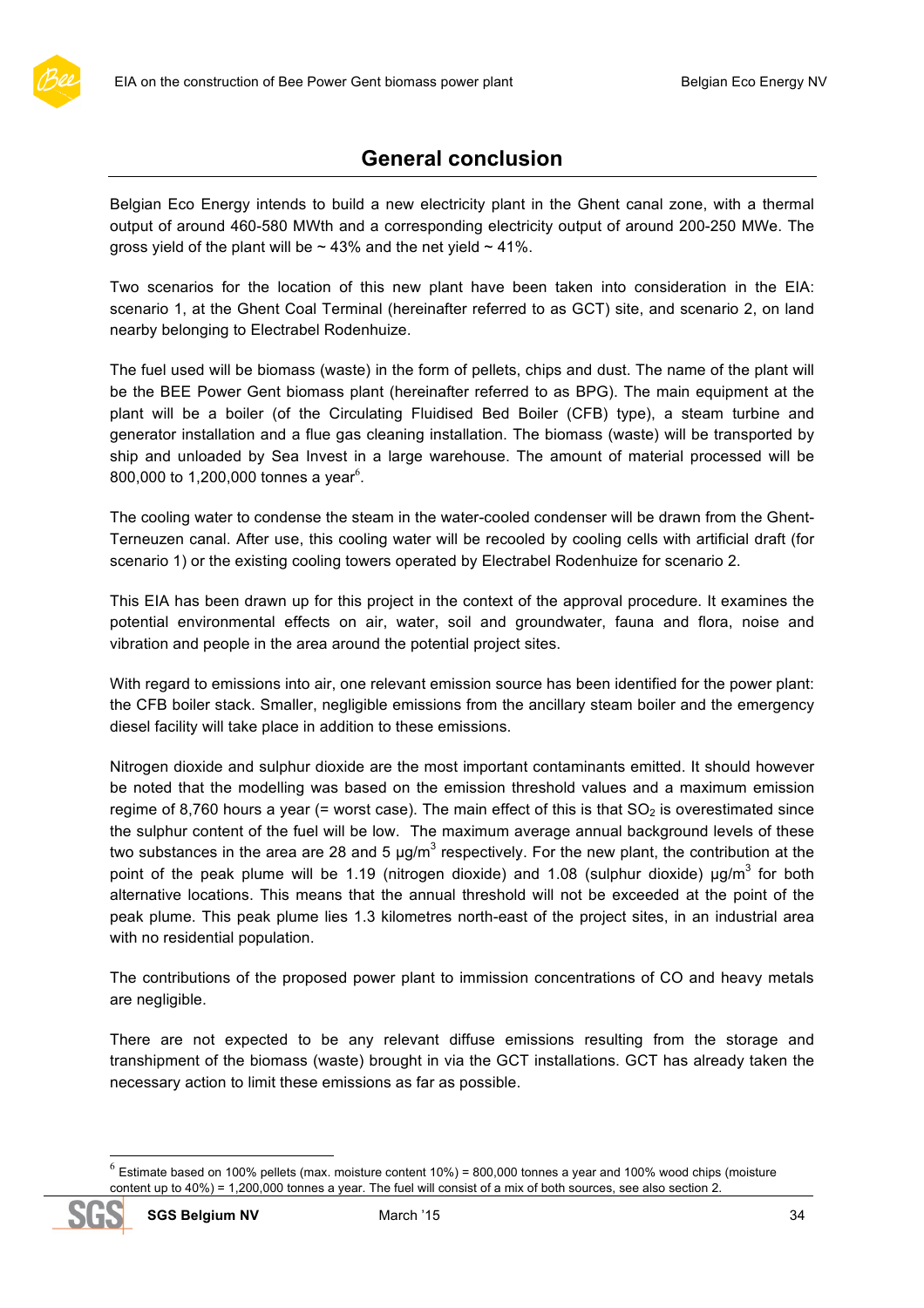

The impact of the industrial waste water on the Ghent-Terneuzen canal is negligible for all parameters tested in scenario 1 (<1%). This was determined on the basis of the estimated rate of flow and maximum emission loads (= 10 x quality standard receiving water) for an average and 10th percentile rate of flow of the canal. This is also the case for the cooling water discharged into the canal. The increase in canal temperature for a 10th percentile flow is calculated at 0.058 °C. The quality standard of 25°C is not exceeded.

In scenario 2, the impact of industrial waste water on the canal in both the benchmark situation and the planned situation is regarded as negligible. The discharge of cooling water into the Moervaart has a limited impact on the situation. On the basis of the average temperatures and rates of flow of the Moervaart and the waste water discharged, the impact is negligible at maximum temperatures and rates of flow (in summer). There is an improvement on the benchmark situation, as the impact falls from 2.49 °C to 1.26 °C for the average situation and from 0.51°C to 0.24°C in the maximum situation. The environmental quality standard of 25°C is not exceeded.

The environmental effects on soil and groundwater in the construction phase are regarded as negligible for all effects examined for the locations studied. The effects examined in the context of this EIA are changes to soil water and groundwater quality as a result of earthmoving, leaks or disasters, changes to groundwater balance and changes to stability. In the operational phase a moderately positive effect is expected for infiltration capacity and a relevant positive effect for land use in scenario 1, while a significantly positive effect for land use is expected for scenario 2. The effect on soil water and groundwater quality is regarded as negligible in both scenarios.

The specific noise at the assessment points was calculated by an acoustic calculation model on the basis of noise capacity levels. Limits are expected to be exceeded at a number of assessment points in scenario 1. If the noise emission from the 7 cooling cells is reduced to 107 dB(A), and the LwA of each individual source is at maximum, these limits can be met. Well-thought-out acoustic design in the design phase will mean that no additional mitigating measures are required. However, it is considered that inspections by a recognised noise expert will be necessary once the site is fully operational. It is not expected that the limits will be exceeded at any of the assessment points in scenario 2. No additional mitigating measures other than those provided for in the acoustic design are necessary.

Atmospheric emissions have not been observed to cause any noticeable impact on local residents. The highest contributions to immissions by the plant are recorded at Doornzele. The WHO health standard is not exceeded in any single case. The contributions for  $NO<sub>x</sub>$ ,  $SO<sub>x</sub>$  and arsenic are limited, and are negligible for fine dust, Pb, Cd and Cu. The impact of the specific noise produced by the plant equipment affecting nearby homes is not regarded as harmful according to WHO guidelines. Local residents are also not expected to suffer any health effects via surface water, soil and groundwater.

The mobility analysis shows that the project will have a limited impact on the Kennedylaan road. Traffic generated by the transport of goods and people will be 46 PCE per hour. Once the project has been completed, the total load on the Kennedylaan is estimated at around 22%.

The main effects on fauna and flora relate to eutrophying and acidifying deposition, disturbance as a result of noise, and influence on surface water (waste water, cooling water). The contribution of the biomass power plant to eutrophying and acidifying deposition and noise levels will be negligible at the protected nature conservation areas because of the considerable distance. The contribution of waste water discharge from the plant to worsening water quality is negligible. The discharge of cooling water does not lead to any significant increase in the temperature of the surface water, and the extent of the hot water plume will also be very small. There is not expected to be any negative effect in terms of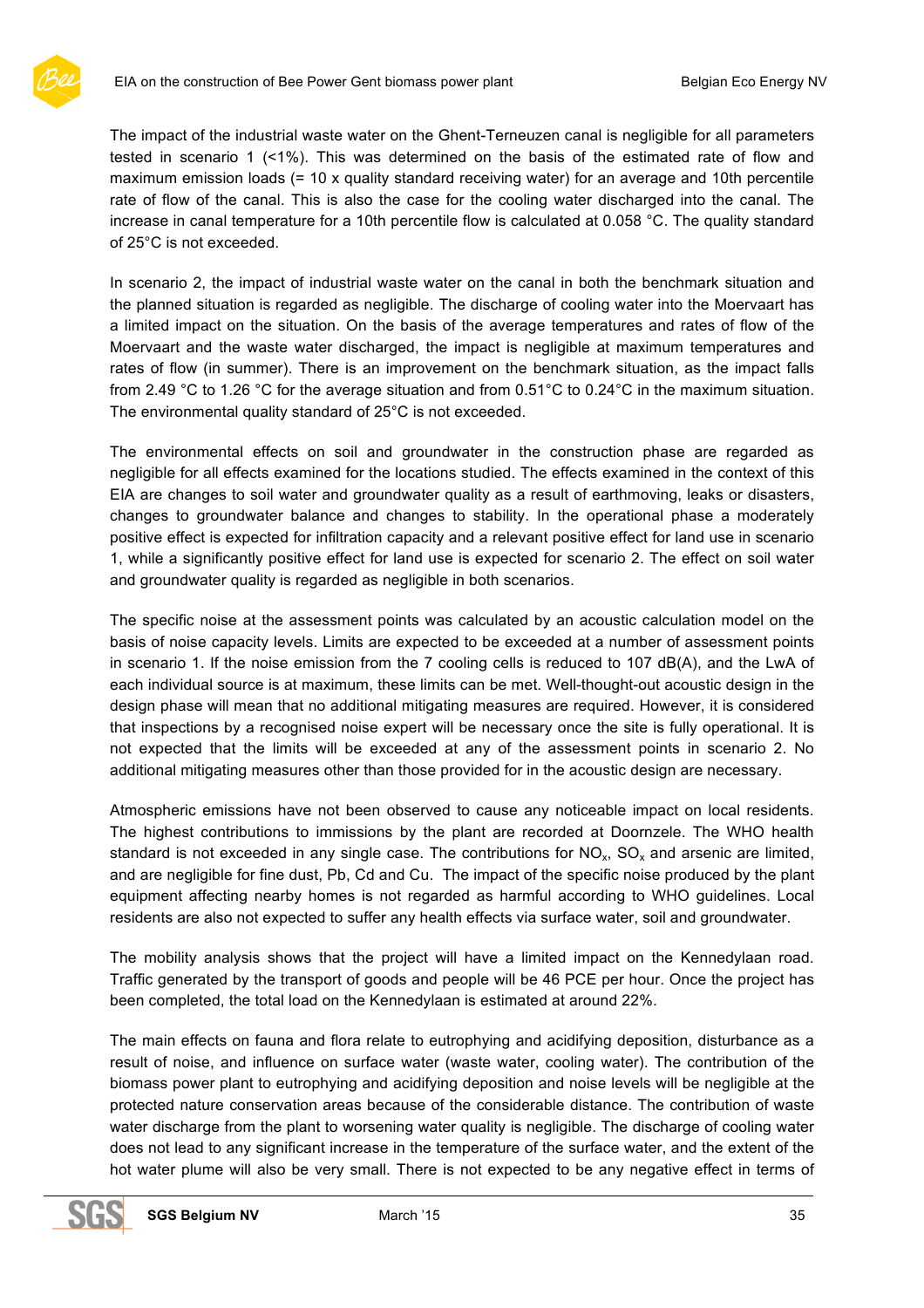

biotope loss (parts of the canal becoming unsuitable for fauna and flora because the water temperature is too high) or barrier effects (high temperature zones impeding species migration in the canal).

The impact of the biomass power plant is regarded as acceptable from a landscape point of view.

Scenario 2 is better from the point of view of the Landscape discipline because it does not add any new cooling towers (additional disruptive landscape element) to the landscape. Scenario 1 involves a cooling tower with artificial draft. The visual impact on the landscape of a cooling tower with artificial draft is less than that of a tower with natural draft.

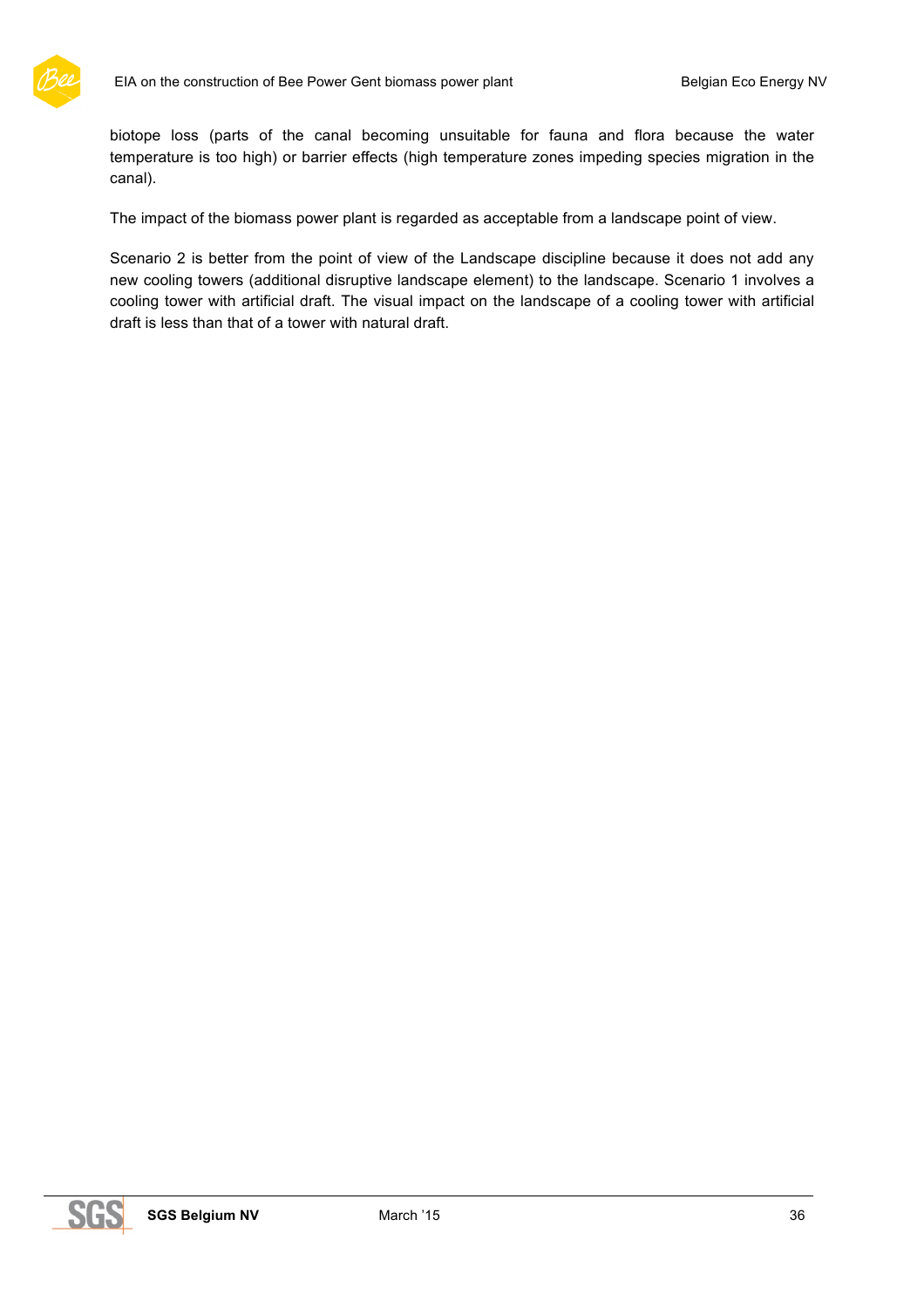

# **APPENDICES**

Appendix 5: BPG position for the two alternative locations on the Port of Ghent plan

Appendix 6: Position of project areas and residential areas for scenarios 1 and 2 on the topographical map

Appendix 7: Position of project areas and residential areas for scenarios 1 and 2 on the Regional plan Appendix 8: Position of project areas for scenarios 1 and 2 on an aerial photograph

Appendix 9: Ground plan with situation of the installations for the location on the GCT site

Appendix 10: Ground plan with situation of the installations for the location on the Electrabel Rodenhuize site